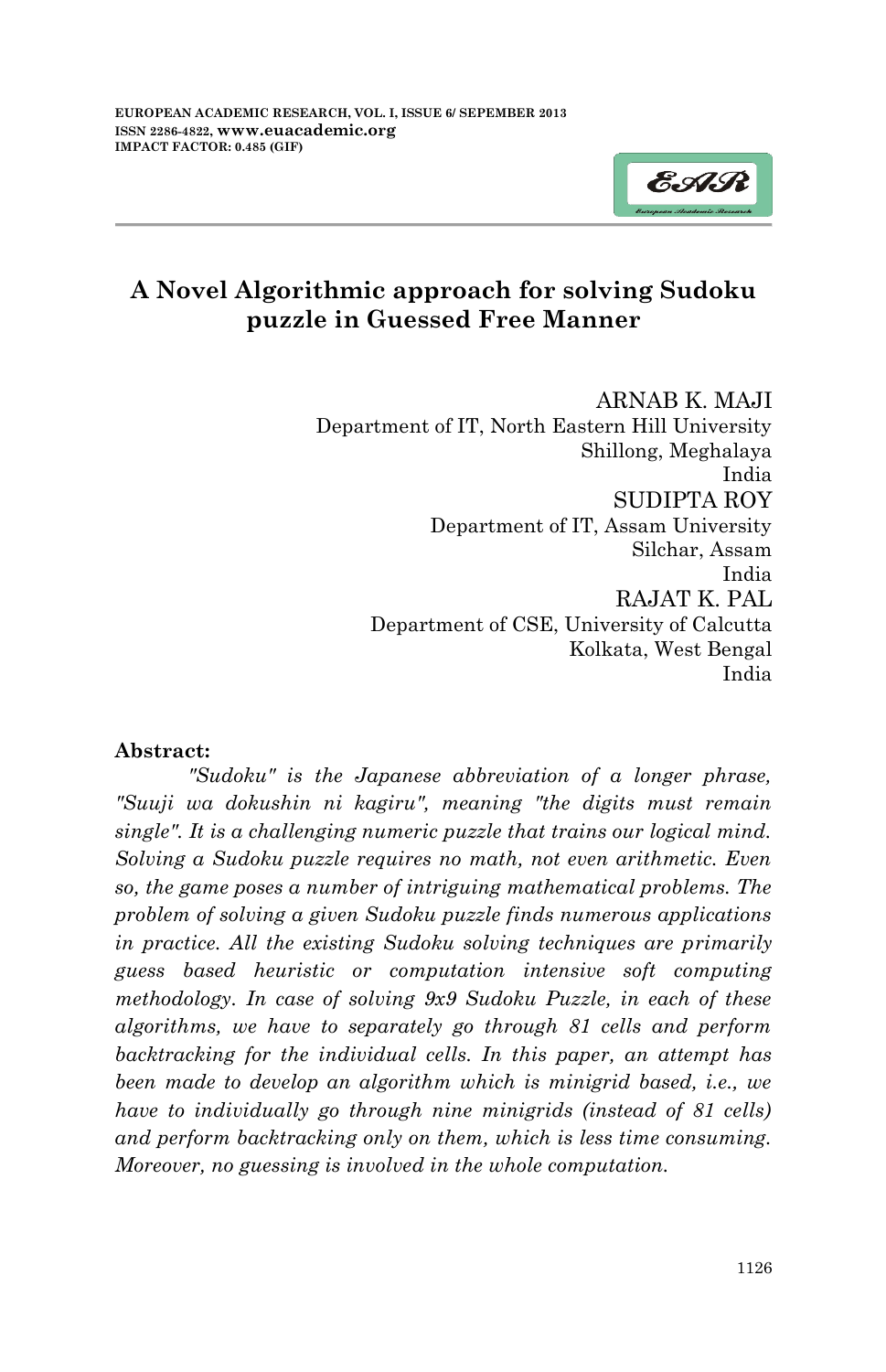**Key words**: Sudoku, Cell, Grid, Difficulty Level, Algorithm, Backtracking, Permutation, Elimination.

## **1. Introduction:**

A Sudoku is usually a 9×9 grid based puzzle problem which is subdivided into nine  $3\times3$  minigrids, wherein some clues are given and the objective is to fill it up for the remaining blank positions. Furthermore, the objective of this problem is to compute a solution where the numbers 1 through 9 will occur exactly once in each row, exactly once in each column, and exactly once in each minigrid independently obeying the given clues. One such problem instance is shown in Figure 1(a) and its solution is shown in Figure 1(b).

|                         |                         | $\bf{6}$                |          |   |                         |                         | $\boldsymbol{9}$ | 8                       |
|-------------------------|-------------------------|-------------------------|----------|---|-------------------------|-------------------------|------------------|-------------------------|
| $\overline{\mathbf{2}}$ | $\bf{5}$                |                         |          |   |                         |                         | 1                |                         |
|                         |                         |                         |          | 7 |                         |                         |                  | $\bf{5}$                |
|                         |                         | $\overline{\mathbf{5}}$ | $\bf{6}$ |   | 3                       |                         |                  | $\overline{\mathbf{4}}$ |
|                         |                         |                         |          |   |                         |                         |                  |                         |
| $\mathbf{1}$            |                         |                         | 8        |   | $\bf{5}$                | $\overline{\mathbf{2}}$ |                  | $\boldsymbol{9}$        |
| $\overline{9}$          |                         |                         |          | 6 |                         |                         |                  |                         |
|                         | $\bf 2$                 |                         |          |   |                         |                         | $\boldsymbol{4}$ | 7                       |
| $\overline{\mathbf{5}}$ | $\overline{\mathbf{4}}$ |                         |          |   | $\overline{\mathbf{2}}$ | 9                       |                  |                         |

| 3                       | 7                       | $\bf{6}$                | $\bf 2$             | 5                       | 1                       | $\overline{\mathbf{4}}$ | 9                       | 8                       |
|-------------------------|-------------------------|-------------------------|---------------------|-------------------------|-------------------------|-------------------------|-------------------------|-------------------------|
| $\overline{\mathbf{2}}$ | $\bar{5}$               | 9                       | $\boldsymbol{4}$    | 8                       | 6                       | 7                       | $\mathbf{1}$            | 3                       |
| 8                       | 1                       | $\overline{\mathbf{4}}$ | $\bf 3$             | $\overline{7}$          | 9                       | 6                       | $\overline{2}$          | 5                       |
| 7                       | 9                       | $\bf{5}$                | $\overline{\bf{6}}$ | $\bf 2$                 | 3                       | $\mathbf{1}$            | 8                       | $\overline{\mathbf{4}}$ |
| 4                       | 8                       | $\overline{\mathbf{2}}$ | $\boldsymbol{9}$    | $\mathbf{1}$            | $\bf 7$                 | $\bf{5}$                | 3                       | 6                       |
| 1                       | 6                       | $\bf 3$                 | 8                   | $\overline{\mathbf{4}}$ | $\overline{\mathbf{5}}$ | $\overline{\mathbf{2}}$ | 7                       | 9                       |
| 9                       | 3                       | 7                       | $\mathbf{1}$        | 6                       | 4                       | 8                       | 5                       | $\bf{2}$                |
| 6                       | $\overline{\mathbf{2}}$ | 1                       | 5                   | 9                       | 8                       | 3                       | $\overline{\mathbf{4}}$ | 7                       |
| 5                       | 4                       | 8                       | 7                   | 3                       | $\overline{2}$          | 9                       | 6                       | 1                       |

**Figure 1: (a) An instance of the Sudoku problem. (b) A solution of the Sudoku instance shown in 1(a).**

Besides the standard 9×9 grid, variants of Sudoku puzzles include the following:

• 4×4 grid with 2×2 minigrids,

• 5×5 grid with *pentomino* regions published under the name *Logi-5*. A *pentomino* is composed of five congruent squares, connected orthogonally. *Pentomino* is seen in playing the game *Tetris*,

• 6×6 grid with 2×3 regions,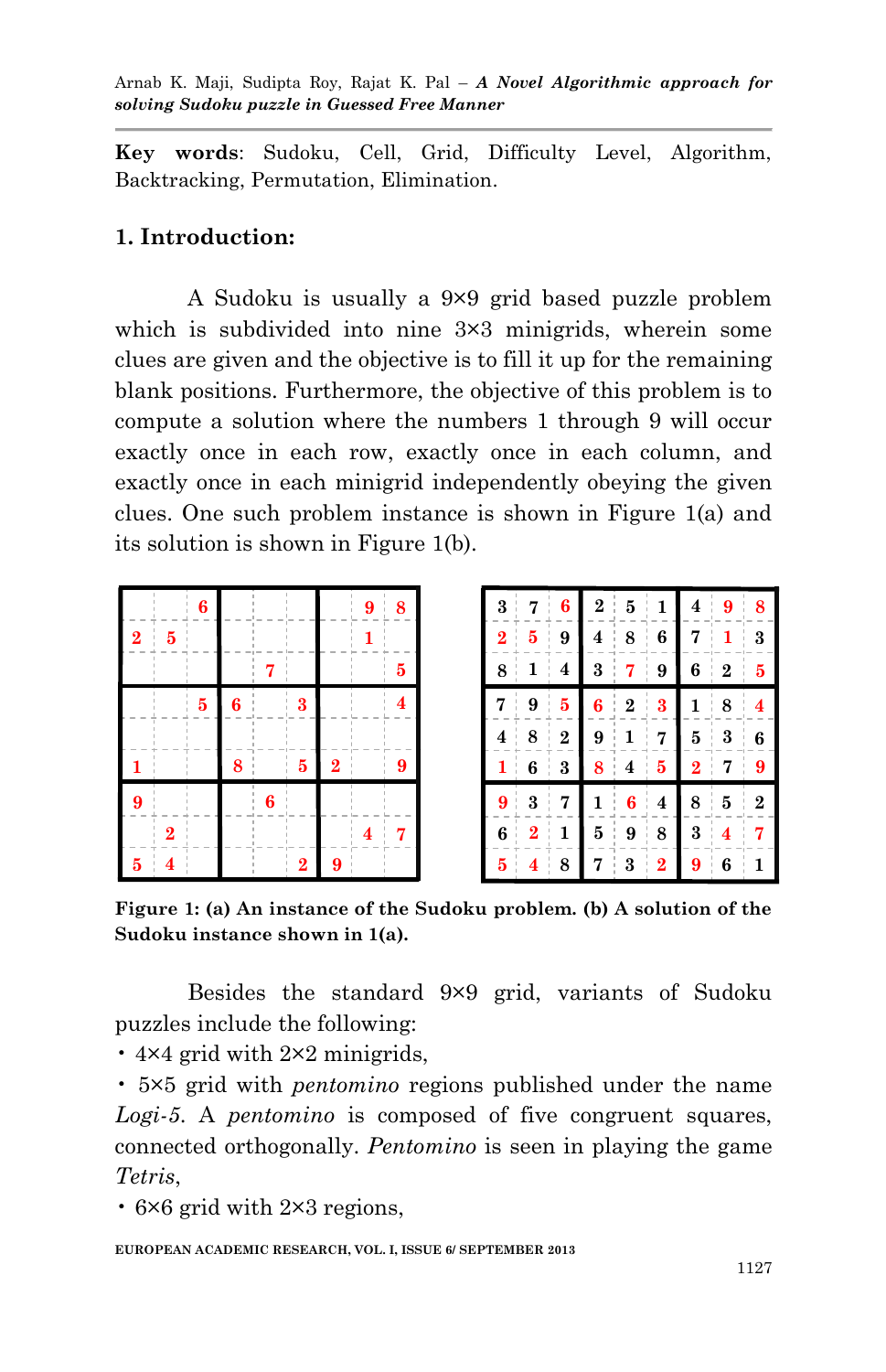- 7×7 grid with six *heptomino* regions and a disjoint region,
- 16×16 grid (super Sudoku),
- 25×25 grid (Sudoku, the Giant),

A complete Sudoku solution grid may be arrived at in more than one way, as we can start from any given clues that are distributed over the minigrids of a given incomplete grid. Nobody has yet succeeded in determining how many different starting grids there are. Moreover, a Sudoku starting grid is really only interesting to a mathematician if it is minimal, i.e., if removing a single number means that the solution is no longer unique. No one has figured out the number of possible minimal grids, which amounts to the ultimate count of distinct Sudoku puzzles. It is a challenge that is sure to be taken up in the near future.

The Sudoku problem is important as it finds numerous applications in a variety of research domains with some sort of resemblance. Applications of solving a Sudoku instance are found in the fields of Steganography (Hong et al. 2008), Secret image sharing with necessary reversibility (Chang et al. 2010), Digital watermarking (Naini et al. 2010), Image authentication (Wu and Ren 2009), Image Encryption (Wu et al. 2011), Enhancement of genome sequence in DNA Sudoku (Enrich et al. 2009), Track maintenance through cooperating agents (Thaens, 2008) and so and so forth.

By the way, all the earlier existing Sudoku solvers that are available in literature (and Internet) are entirely guess based and hence extremely time consuming (Jussien 2007). In addition, each of these existing solvers solves an instance of the problem considering the clues one-by-one for each of the blank locations. Often guessing may not be guided by selecting a desired path of computing a solution and hence exhaustive redundant computations are involved over there. On the other hand, the solver developed in this paper is a minigrid based guessed free Sudoku solver which is a more deterministic algorithmic approach in the sense that redundancy is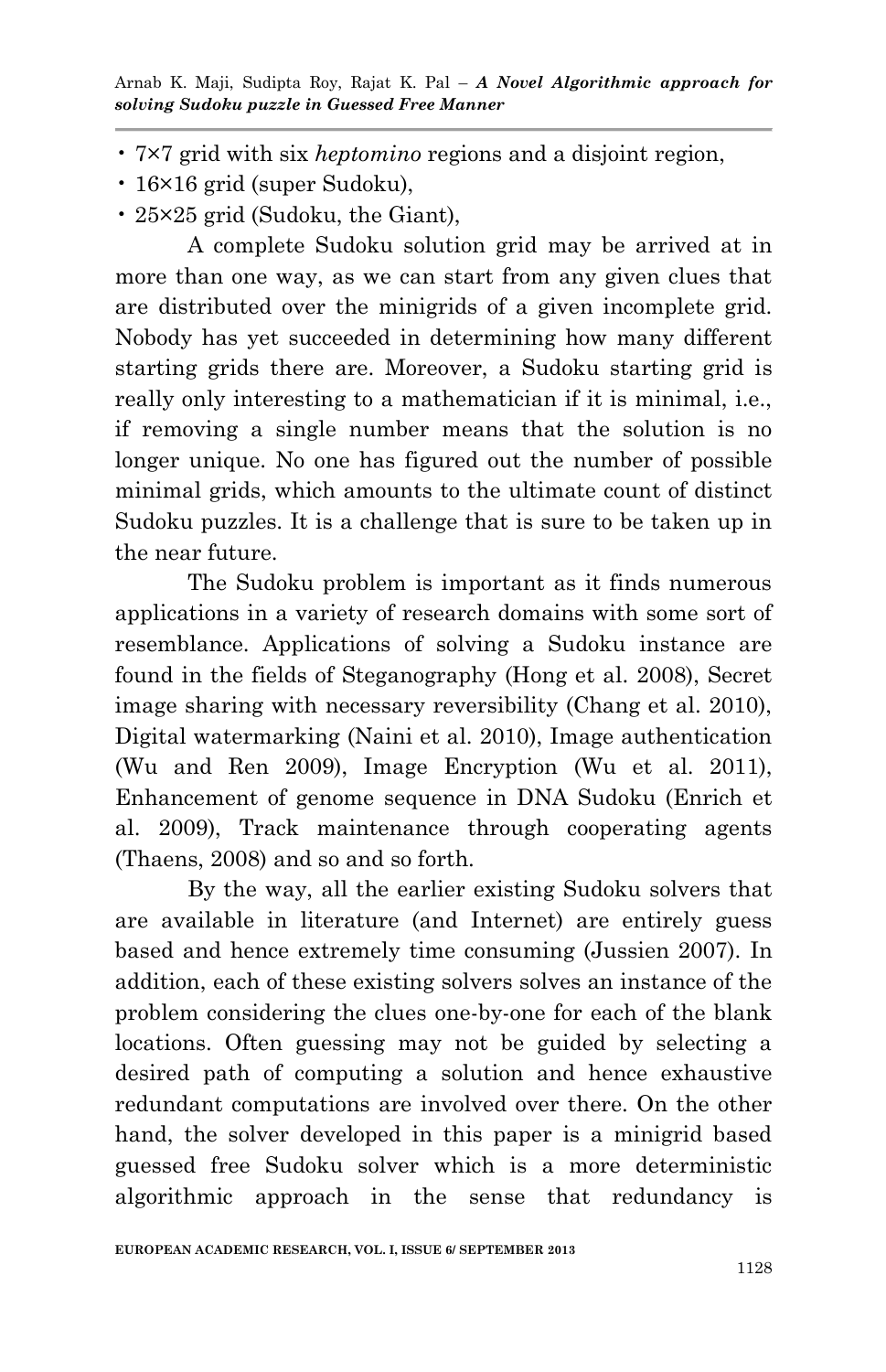drastically reduced in this process of computations involved and that it always guarantees a solution if it exists in a reasonable amount of time.

## **2. Literature Review:**

An  $n^2 \times n^2$  Sudoku grid (consisting of  $n \times n$  blocks) is an NP-complete problem (Yato and Seta 2003). So, it is unlikely to develop a polynomial time algorithm to solve this problem. There are quite a few logic techniques people use to solve this problem. Some are basic simple logic, some are more advanced. Depending on the difficulty of the puzzle, a mixture of techniques may be needed in order to solve a puzzle.

Usually Sudoku instances are available in literature based on their classification of different levels of difficulty like easy, moderate, diabolical, etc. These classifications are based on the algorithmic approaches developed and executed in solving different Sudoku instances. Sometimes it is told that the instances are easier or harder based on the number of clues given along with their relative locations in a given instance but there is no proof to support such claims. Incidentally, the Sudoku solver developed herein does not differentiate the instances in terms of any level of difficulty, and each of the instances is equally easy or hard to solve using our approach, if a reasonable number of clues are given. Table 1 shows a comparison chart of the number of clues for different difficulty levels (Lee 2006).

However, position of each of the empty cells also affects the level of difficulty. If two puzzles have the same number of clues at the beginning of a Sudoku game, the puzzle with the givens (or clues) in clusters is graded in higher level than that with the givens scattered over the space. Based on the row and column constraints, the lower bound on the number of clues are regulated in each row and column for each difficulty level (Lee 2006). as shown in Table 2.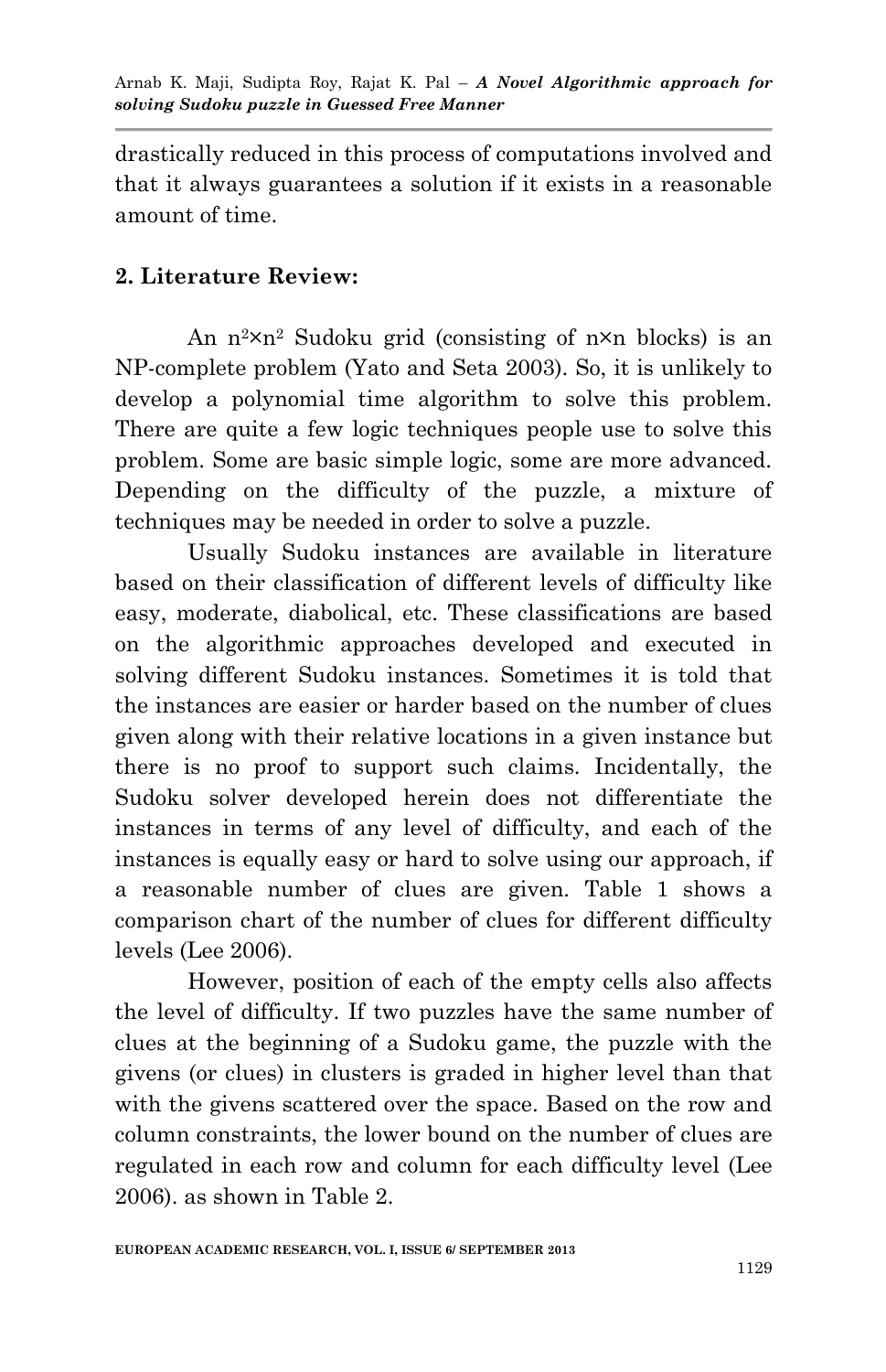**Table 1: Number of clues given in a Sudoku puzzle in defining the level of difficulty of a Sudoku instance.**

| Difficulty level   | Number of clues |
|--------------------|-----------------|
| 1 (Extremely Easy) | More than 46    |
| $2$ (Easy)         | 36-46           |
| 3 (Medium)         | 32-35           |
| 4 (Difficult)      | 28-31           |
| $5$ (Evil)         | 17-27           |

**Table 2: The lower bound on the number of clues given in each row and column of a Sudoku instance for each corresponding level of difficulty.**

| Difficulty level   | Lower bound on the number of |  |  |  |  |
|--------------------|------------------------------|--|--|--|--|
|                    | clues in each row and column |  |  |  |  |
| 1 (Extremely Easy) | 05                           |  |  |  |  |
| $2$ (Easy)         | 04                           |  |  |  |  |
| 3 (Medium)         | 03                           |  |  |  |  |
| 4 (Difficult)      | 02                           |  |  |  |  |
| $5$ (Evil)         | 00                           |  |  |  |  |

It has already been told that our approach developed in this paper does not differentiate the instances, rather our approach computes a solution if it exists without guessing a possible value in a blank location and minigrid based irredundant deterministic computations are involved over there.

The basic technique that has been adopted for solving Sudoku puzzles is backtracking (Jussien 2007). It works as follows. The program places number 1 in the first empty cell. If the choice is compatible with the existing clues, it continues to the second empty cell, where it places a 1 (in some other row, column, and minigrid). When it encounters a conflict (which can happen very quickly), it erases the 1 just placed and inserts 2 or, if that is invalid, 3 or the next legal number. After placing the first legal number possible, it moves to the next cell and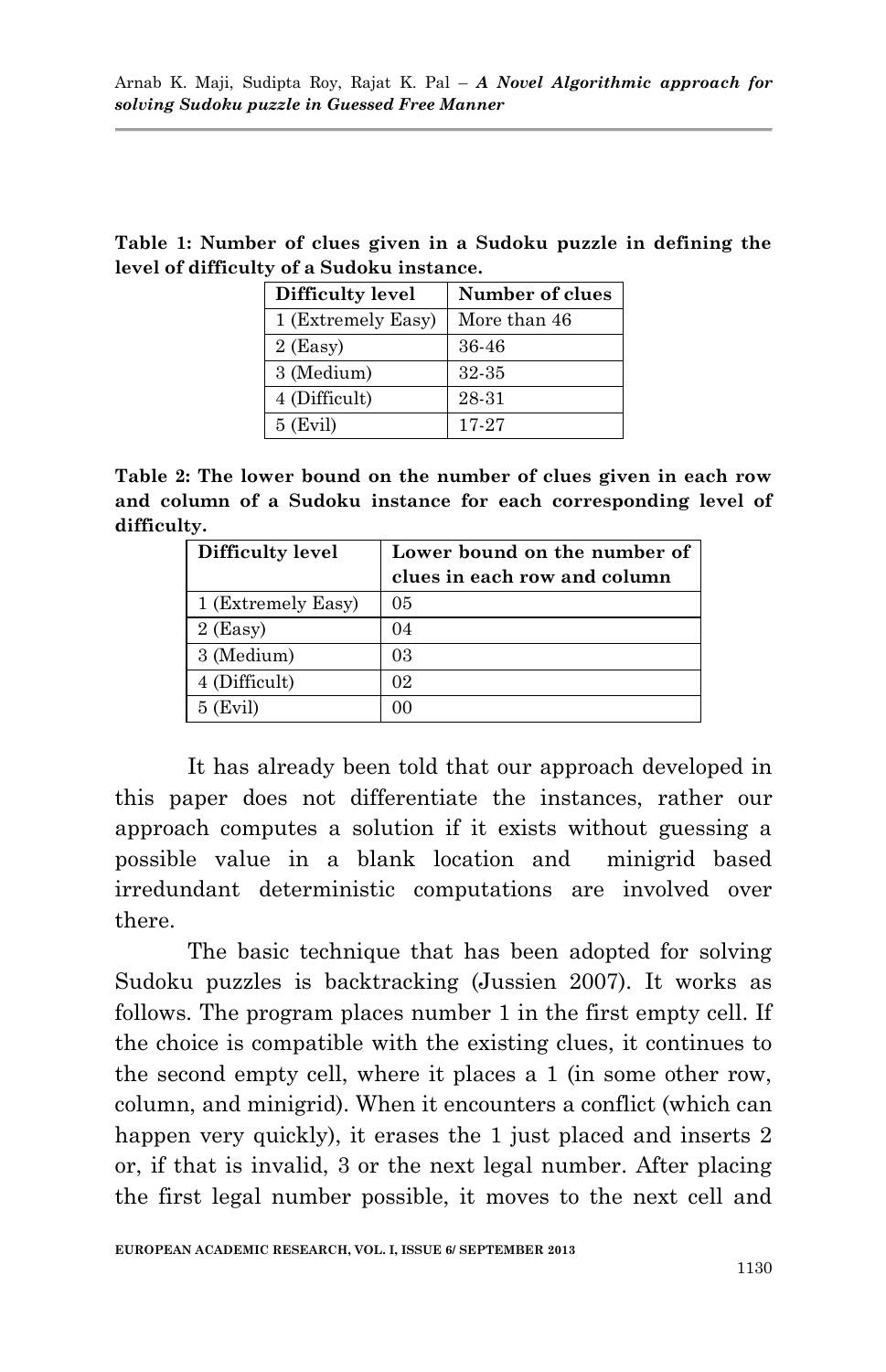starts again with a 1. If the number that has to be changed is a 9 (which cannot be raised by one in a standard Sudoku grid), the program backtracks and increases the number in the previous cell (the next-to-last number placed) by one. Then it moves forward until it hits a conflict.

In this way, the program may sometimes backtrack several times before advancing. It is guaranteed to find a solution if there is one, simply because it eventually tries every possible number in every possible location.

 **Figure 3. (a) An instance of a Sudoku puzzle. (b) Potential values in each blank cell are inserted based on the given clues of the Sudoku instance in Figure 3(a); here green digits are naked singles. (c) The concept of naked singles is preferably used to reduce the domain of probable candidate values in each blank cell, and the process is successive in nature to find out consequent naked singles, as much as possible. As for example, the naked single for cell [9,8] is 2, as 4 and 8 have already been recognized as naked singles along row 9 and column 8; then 8 is a naked single for cell [7,8], as 2 and 4 are already identified naked singles along column 8, and so on.**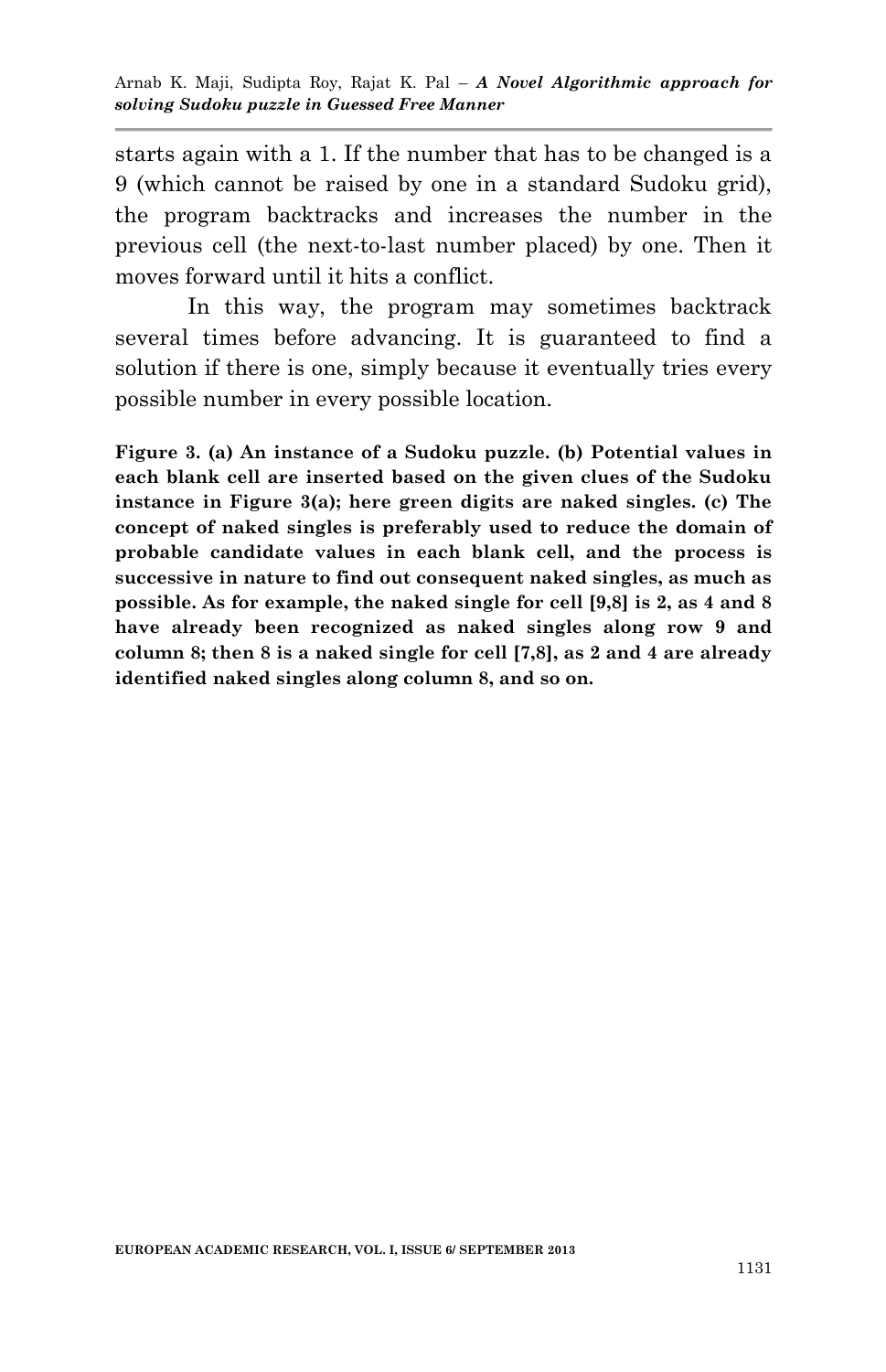



**EUROPEAN ACADEMIC RESEARCH, VOL. I, ISSUE 6/ SEPTEMBER 2013** 8 3 4

(c)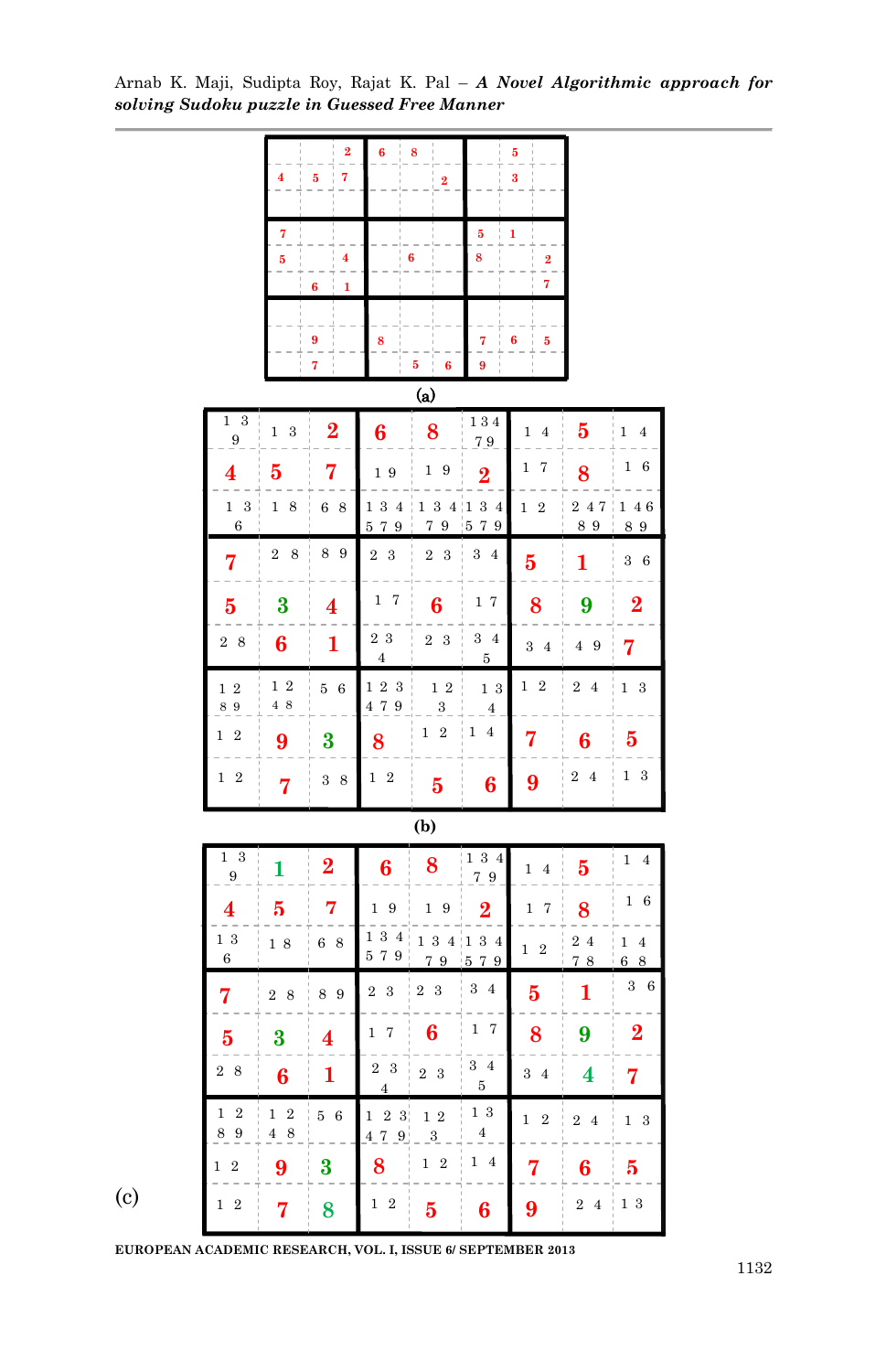Some other techniques include *elimination based approach* (Lee 2006) and *soft computing based approach*  (Jussien 2007). Let us now focus to review the elimination based approach. In this approach, based on the given clues a list of possible values for every blank cell is first obtained. Then using the following different methods such as *naked single*, *hidden single*, *lone ranger*, *locked candidate*, *twin*, *triplet*, *quad*, *X-wing*, *XY-wing*, *swordfish*, *coloring*, we eliminate the multiple possibilities of each and every blank cell, satisfying the constraints that each row, column, and minigrid should have the numbers 1 through 9 exactly once. An instance of a Sudoku puzzle and its possible values of each blank cell are shown in Figures 3(a) and 3(b), respectively.

## *B. Naked single*

If there is only one possible value existing in a blank cell, then that value is known as a *naked single* (Lee 2006). After assigning the probable values for each blank cell, as shown in Figure 3(b), we obtain the naked singles 3, 9, and 3 at locations [5,2], [5,8], and [8,3], respectively. So, we can directly assign these values to these cells. Then we eliminate these digits (or naked singles) from each of the corresponding row, column, and minigrid. Hence, after elimination of these numbers, as stated above, we obtain a modified (reduced) status of each blank cell as shown in Figure 3(c), wherein several other naked singles could be found (and this process is recursive until no naked singles are found).

## *C. Hidden single*

Sometimes there are blank cells that do, in fact, have only one possible value based on the situation, but a simple elimination of candidate in that cell"s row, column and minigrid does not make it obvious. This kind of possible value is known as a *hidden single* (Lee 2006). Suppose, if we re-examine the possible values in each cell of Figure 3(b), hidden single can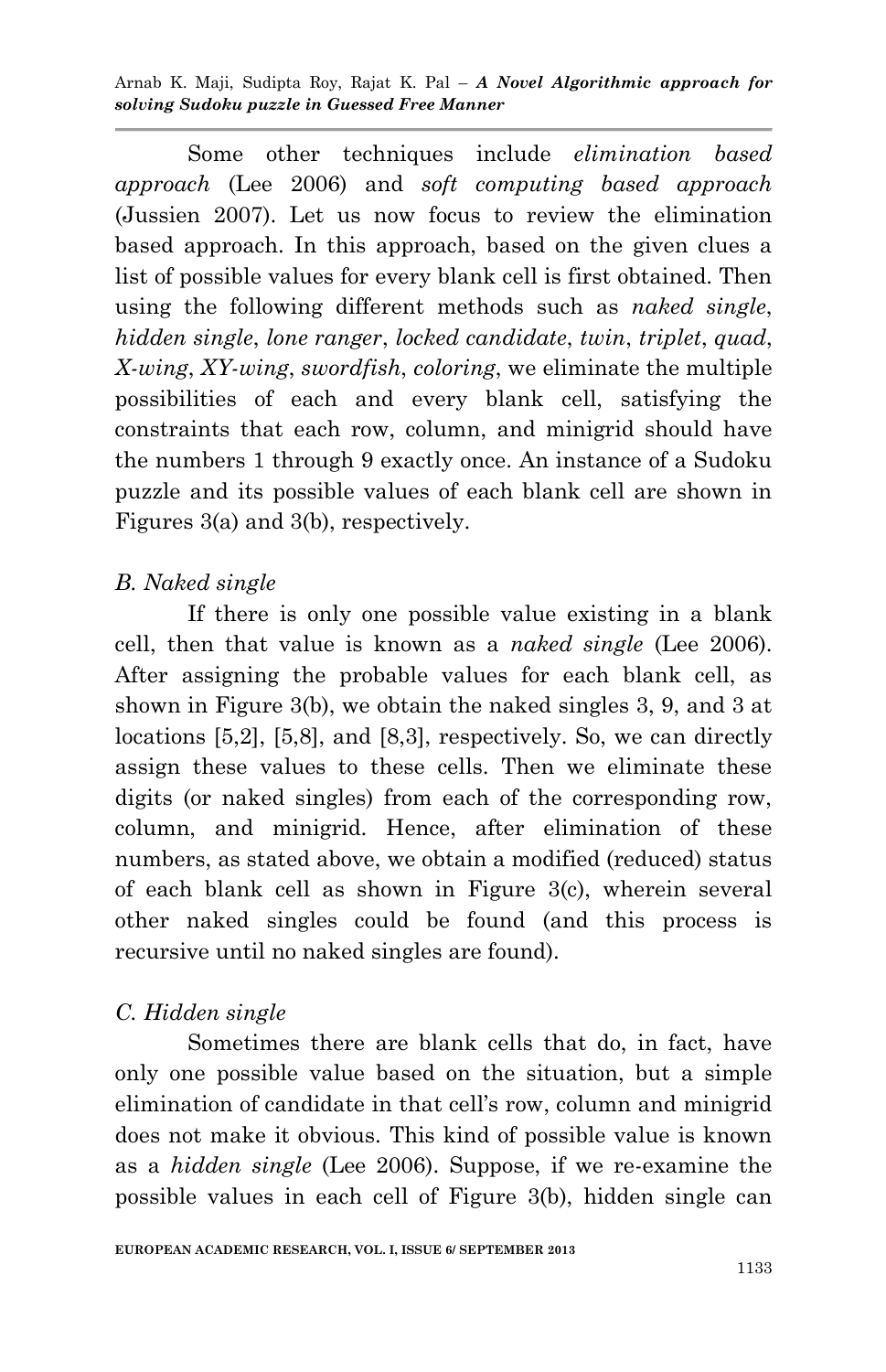easily be found in cell [7,2] whose value must be 4 as in minigrid numbered 7, 4 is not there as probable values in other cells. Similarly, for cell [4,9], the hidden single is 6 (as in other cells of the same minigrid 6 is not present as probable values). Most of the puzzles ranked as easy, extremely easy and medium can simply be solved using these two techniques of singles.

#### *D. Lone ranger*

*Lone ranger* is a term that is used to refer to a number that is one of multiple possible values for a blank cell that appears only once in a row, or column, or minigrid (Lee 2006). To see what this means in practice, consider a row of a Sudoku puzzle with all its possibilities for each of the cells (red digits are either givens or already achieved), as shown in Figure 4. In this row, six cells (with red digits) have already been filled in, leaving three unsolved cells (second, eighth, and ninth) with their probable values written in them.



#### **Figure 4. An example row of a Sudoku puzzle with a lone ranger 3 in the second cell.**

Notice that the second cell is the only cell that contains the possible value 3. Since none of the remaining cells in this row can possibly contains 3, this cell can now be confirmed with the number 3. In this case, this 3 is known as a lone ranger.

#### *E. Locked candidate*

Sometimes it can be observed that a minigrid where the only possible position for a number is in one row (or column) within that block, although the position is not fixed for the number. That number is known as a *locked candidate* (Lee 2006). Since the minigrid must contain the number in a row (or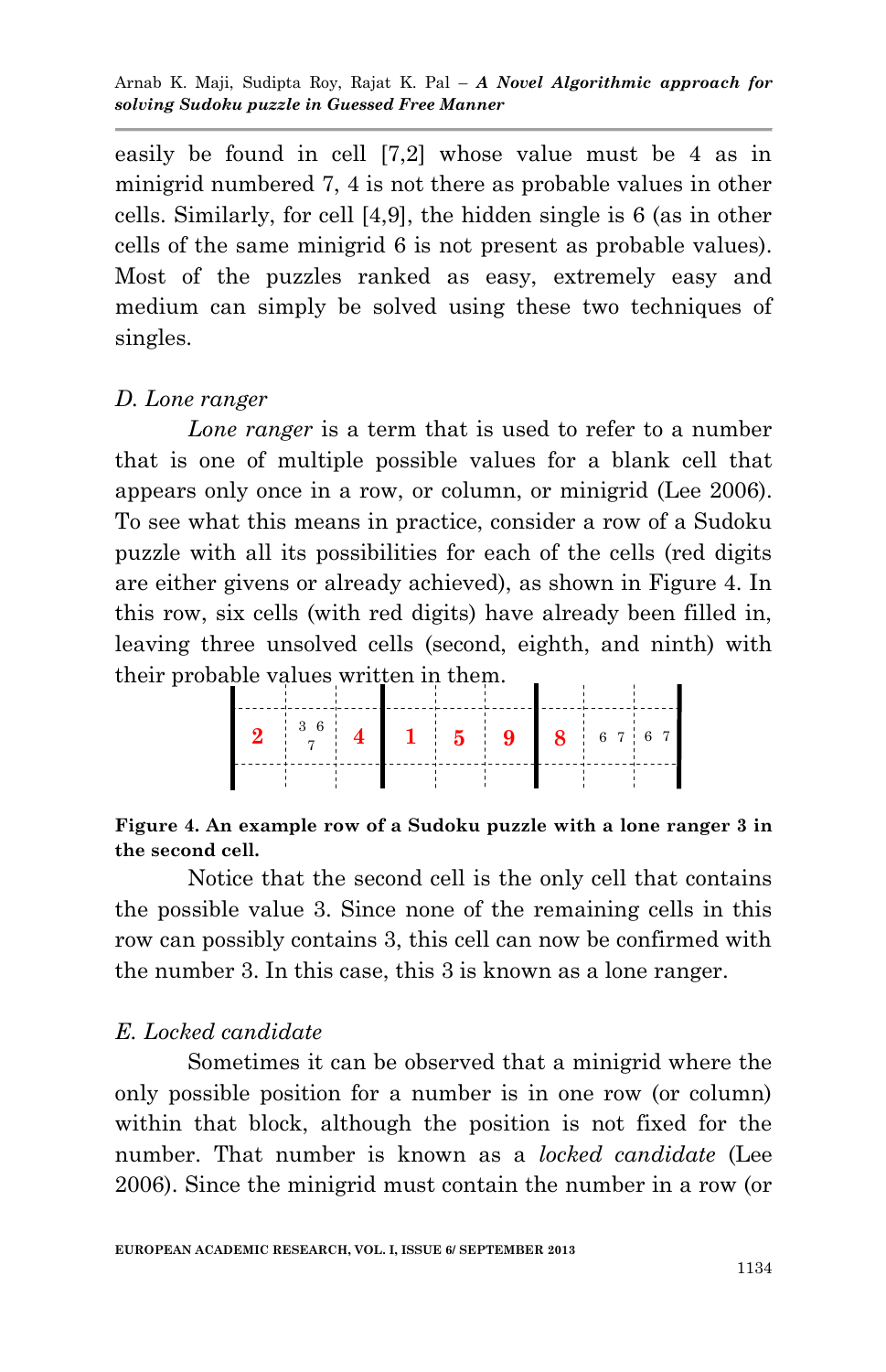column) we can eliminate that number not as a probable candidate along the same row (or column) in other minigrids. Consider the Sudoku puzzle along with its probable assignments for each blank cell, as shown in Figure 5. It can readily be found that minigrid numbered 6 should have 3 in the last row. So we can simply eliminate number 3 from cell [6,5] of minigrid numbered 5. Similarly, minigrid numbered 8 should have 3 in its first column. So, 3 can be eliminated as a possible candidate from cell [4,4].

| $\overline{\mathbf{2}}$                         | $4\quad 5$              | 8                              | 7                       | 9                       | $\bf{3}$                | $4\quad 5$          | 1          | 6                       |
|-------------------------------------------------|-------------------------|--------------------------------|-------------------------|-------------------------|-------------------------|---------------------|------------|-------------------------|
| 46<br>9                                         | 46<br>9                 | 1                              | 8                       | $\overline{\mathbf{2}}$ | $\bf{5}$                | 7                   | 4 9        | 3                       |
| 3 <sub>5</sub><br>$\boldsymbol{9}$              | 5                       | 39                             | 1                       | 4                       | $\boldsymbol{6}$        | 8                   | 59         | $\overline{\mathbf{2}}$ |
| $\,1$<br>$\,4\,$<br>$5\hskip 4pt$ $6\hskip 4pt$ | $4\quad 5$              | 7                              | $3\quad 4$<br>$\bf 5$   | $3\quad 6$              | 9                       | $\bf{2}$            | 8          | 14                      |
| $4\quad 5$                                      | 3                       | $\overline{\mathbf{2}}$        | 45                      | 1                       | 8                       | 9                   | 6          | 7                       |
| 145<br>69                                       | 8                       | $4\quad 6$<br>$\boldsymbol{9}$ | $\overline{\mathbf{2}}$ | 36                      | 7                       | 34<br>$\bf 5$       | $3\quad 4$ | 14                      |
| 3 4                                             | $\overline{\mathbf{2}}$ | $\bf{5}$                       | $\boldsymbol{6}$        | 8                       | 1                       | 3<br>$\overline{A}$ | 7          | 9                       |
| 7                                               | 46<br>$\,9$             | 34<br>69                       | 39                      | 5                       | $\overline{\mathbf{2}}$ | 1                   | 3 4        | 8                       |
| 8                                               | 1                       | 39                             | 3<br>9                  | 7                       | 4                       | 6                   | $\bf{2}$   | 5                       |

**Figure 5. A Sudoku puzzle with probable locked candidates in the last row of minigrid 6 (and here the locked candidates are 3 and 5 in cells [6,7] and [6,8]), in the first column of minigrid 8 (and here the locked candidates are 9 and 3 in cells [8,4] and [9,4]), and so on.**

*F. Twin*

If two same possible values are present for two blank cells in a row (or column) of a Sudoku puzzle, they are referred to as *twin* (Lee 2006). Consider the partially solved Sudoku puzzle as shown in Figure 6(a). Observe the two cells [2,5] and [2,6]. They both contain the values 2 and 3 (means either 2 or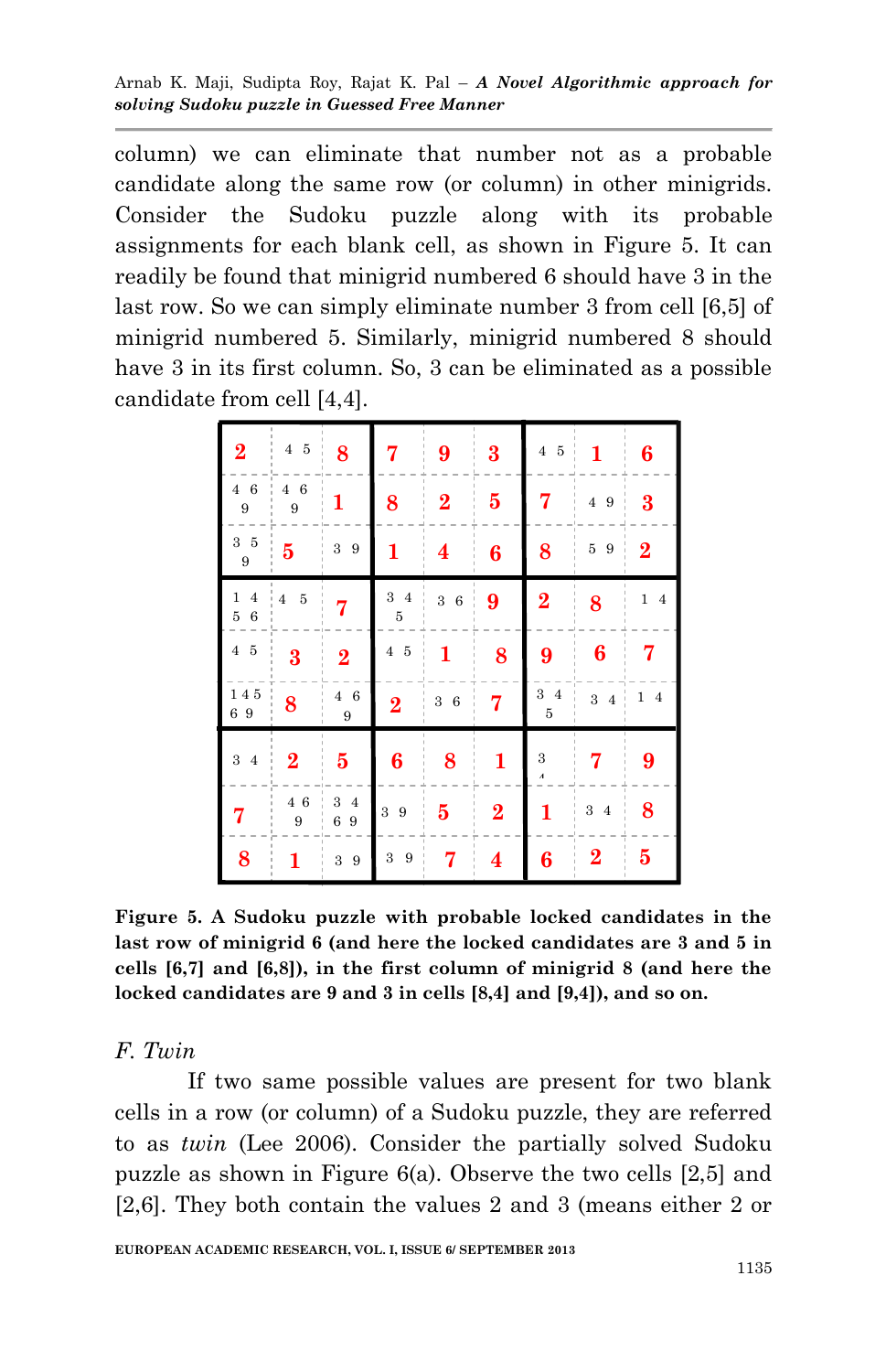3). So, if cell [2,5] takes value 2, then cell [2,6] must contain 3, or vice versa. This type of situation is an example of twin.

Once a twin is identified, these values can be eliminated by striking through from the same row, column, and minigrid as shown in Figure 6(b), as the values cannot be probable candidates in other blank cells along the same row (or column) and in the same minigrid.



**Figure 6. (a) A partial Sudoku instance with presence of twin 2 and 3 in cells [2,5] and [2,6]. (b) Elimination of probable values (that are 2 and 3) based on the twin from the second row (2 is deleted from cells [2,1] and [2,3]) and from the same minigrid (2 and 3 are deleted from cells [1,4] and [1,5]).**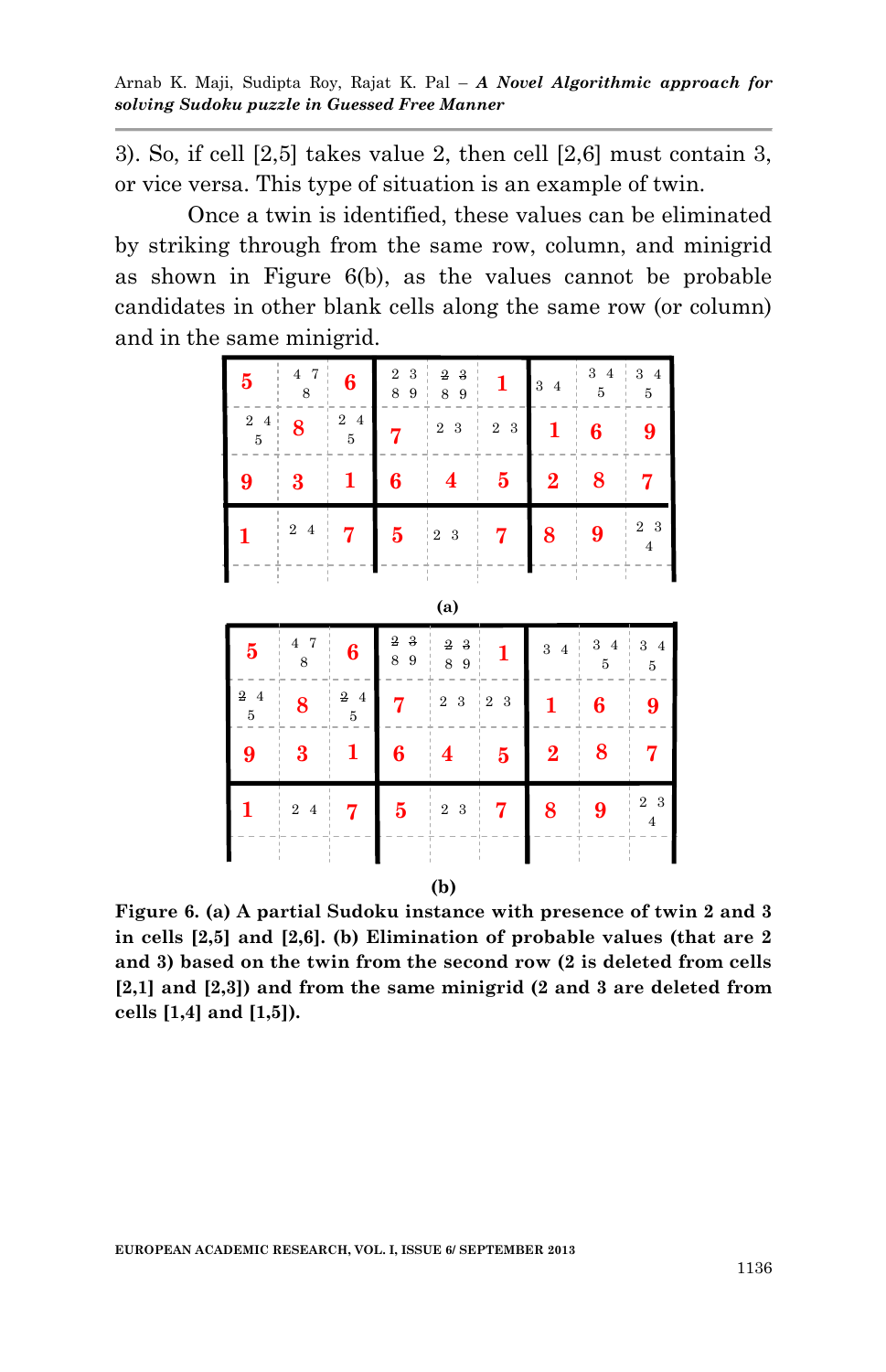

**Figure 7. Example rows of Sudoku puzzles with different varieties of triplet. (a) A triplet of** *Variety# 1* **with same three possible values present in three cells. (b) A triplet of** *Variety# 2* **with same three possible values present in two cells and the other cell containing any two of them. (c) A triplet of** *Variety# 3* **with three possible values present in one cell and the two other cells containing two different subsets of two possible values of the earlier three values.**

#### *G. Triplet*

If three cells in a row (or column) are marked with a set of same three possible values, they are referred to as *triplet* (Lee 2006). Like twins, triplets are also useful for eliminating some other possible values for other blank cells. Triplet has several variations like the following.

> *Variety# 1:* Three cells with same three possible values, as shown in Figure 7(a).

> *Variety# 2:* Two cells with same three possible values and the other cell containing any two of the possible values, as shown in Figure 7(b).

> *Variety# 3:* One cell with three possible values and the two other cells containing two different subsets of two possible values of the former three values, as shown in Figure 7(c).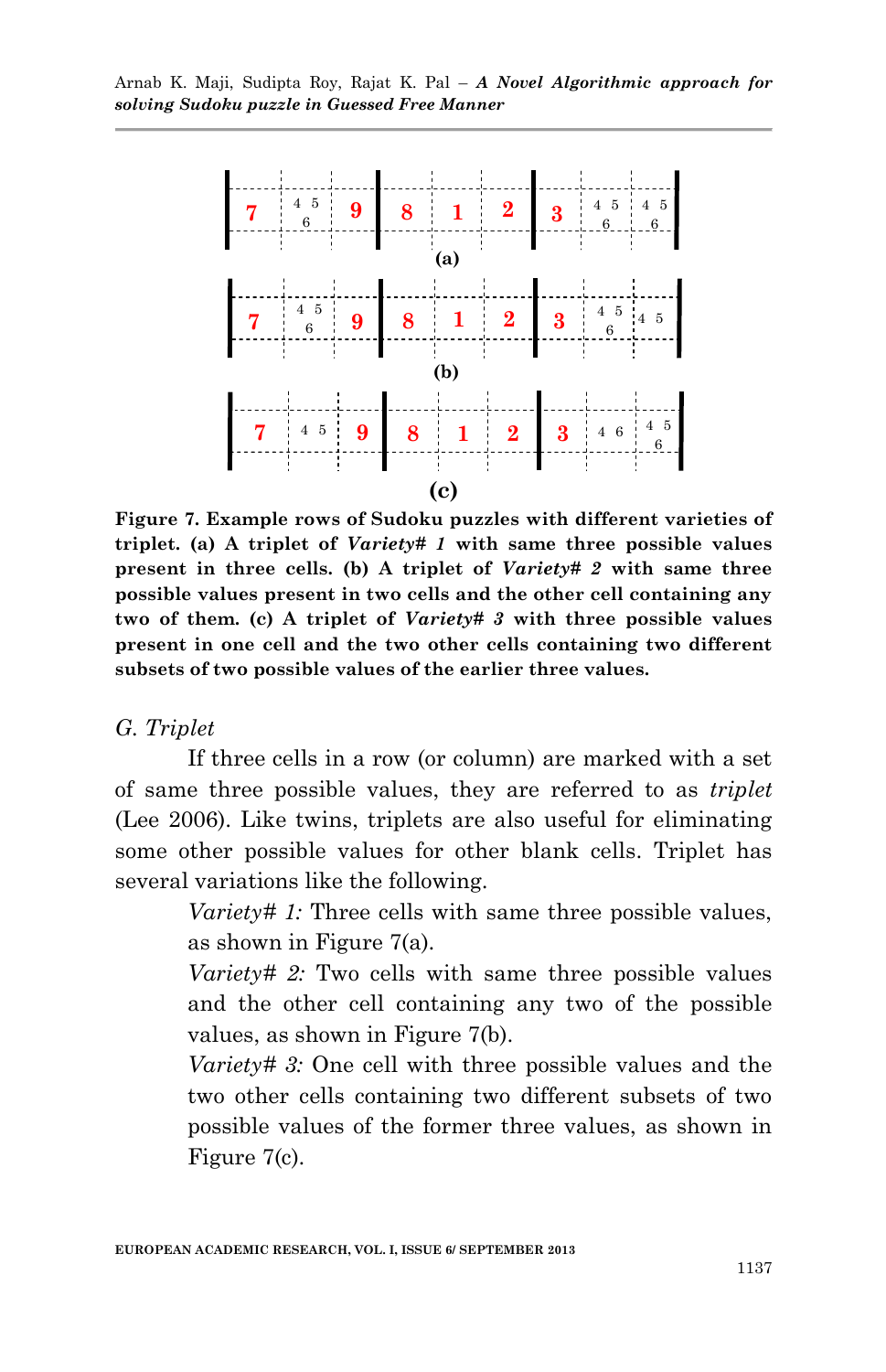Once a triplet is found, we can eliminate all the values of the triplet that are there as possible candidates in other blank cells along the same row (or column) and in the same minigrid.

### *H. Quad*

Analogous to triplet, a *quad* consists of a set of four possible values and these values are present in some form in four blank cells in a row (or column) of the Sudoku instance (Lee 2006). That is, if the values only exist in four (blank) cells in a row (or column), while each cell contains at least two of the four values, then other values (or numbers except the specified four values) can be eliminated from each of the assumed cells (forming the quad). Figure 8 shows a row of a Sudoku puzzle where the quad comprising the digits 1, 2, 4, 7 formed by the cells in column four, six, seven, and eight. So other possible values can straightway be eliminated from these cells, as shown by striking through the inapplicable digits in the figure.

|  |  | $\begin{array}{ c c c c c c c c c c } \hline 1 & 2 & 1 & 8 & 1 & 2 & 1 & 4 & 1 & 2 \\ \hline 4 & 7 & 1 & 8 & 4 & 8 & 7 & 8 & 7 & 8 \\ \hline \end{array}$ |  |  |
|--|--|-----------------------------------------------------------------------------------------------------------------------------------------------------------|--|--|
|  |  |                                                                                                                                                           |  |  |

**Figure 8. An example row of a Sudoku puzzle with quad comprising digits 1, 2, 4, and 7 present in columns four, six, seven, and eight. To support the digits present in the quad in the stated cells, other probable values (like 8 and 9 in columns six, seven, and eight) are eliminated from these cells of the quad, as these values (that are 8 and 9) cannot be probable digits for the specified cells.**

An extended version of the above algorithm(Jussien 2007) defines a set of terms like XWing, Swordfish, Hidden subset, etc, but ultimately it is also a trial based algorithmic way-out which is a guess based, cell based Sudoku solver (Jussien 2007). The *XWing* technique can be applied when there are two rows or columns for which a given value is possible to assign only to two blank cells. If those four cells are in only two orthogonal rows or columns, then all other cells in those regions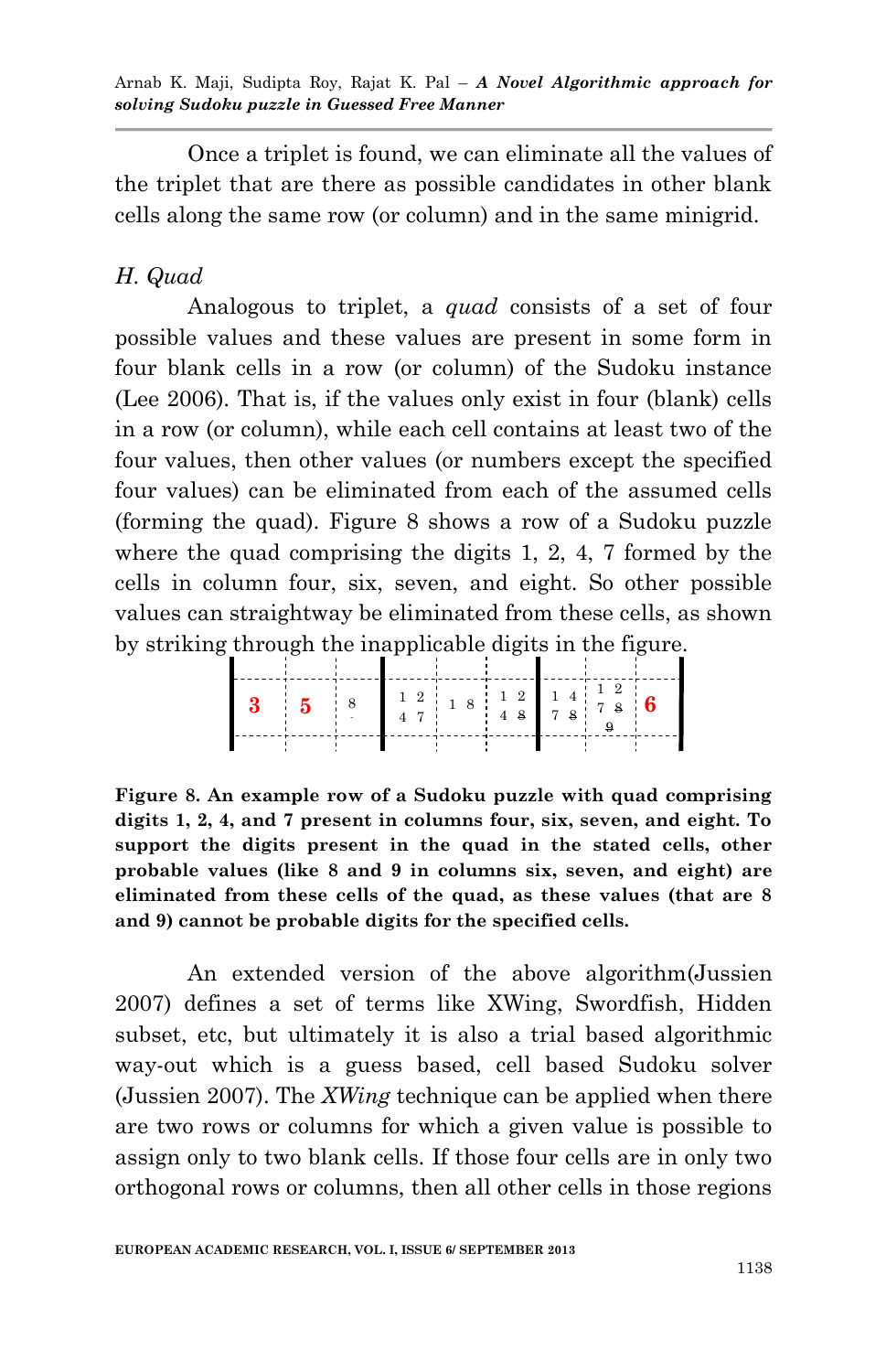will never get assigned to this value. The *XWing* technique can easily be generalized but *swordfish* is a technique that further makes the possibility of assigning a digit to a blank cell more specific. On the other hand, *hidden subset* is a kind of technique that is very similar to twin or triplet or quad that have already been explained above.

On the other hand, all the soft computing based Sudoku solvers either use Genetic algorithm (Mantere and Koljonen 2007) or Bee colony (Pacurib et al. 2009), which is exhaustive and extremely time-consuming. Needless to mention that these techniques use their own set of operators to execute the respective algorithms. Genetic algorithms belong to the larger class of evolutionary algorithms that generate solutions to optimization problems using techniques inspired by natural evolution, such as selection, crossover, mutation, and inheritance.

The Simulated annealing based Sudoku solver is a probabilistic Sudoku solver. The general design is capable of solving a Sudoku instance of order up to fifteen [7]. It has been claimed that the solver has solved in actual hardware Sudoku puzzles of up to order 12 within the competition-imposed time limits.

# **3. Proposed Algorithm for solving Sudoku puzzle in a guessed free manner:**

All the previous algorithms discussed in the literature survey are cell based and some amount of guessing is always involved in all the technique. In this paper an attempt has been made to develop an algorithm which is minigrid based, i.e., we have to individually go through nine minigrids (instead of 81 cells) and perform backtracking only on them, which is less time consuming. Moreover, no guessing is involved and no redundant computation is performed during the whole computation.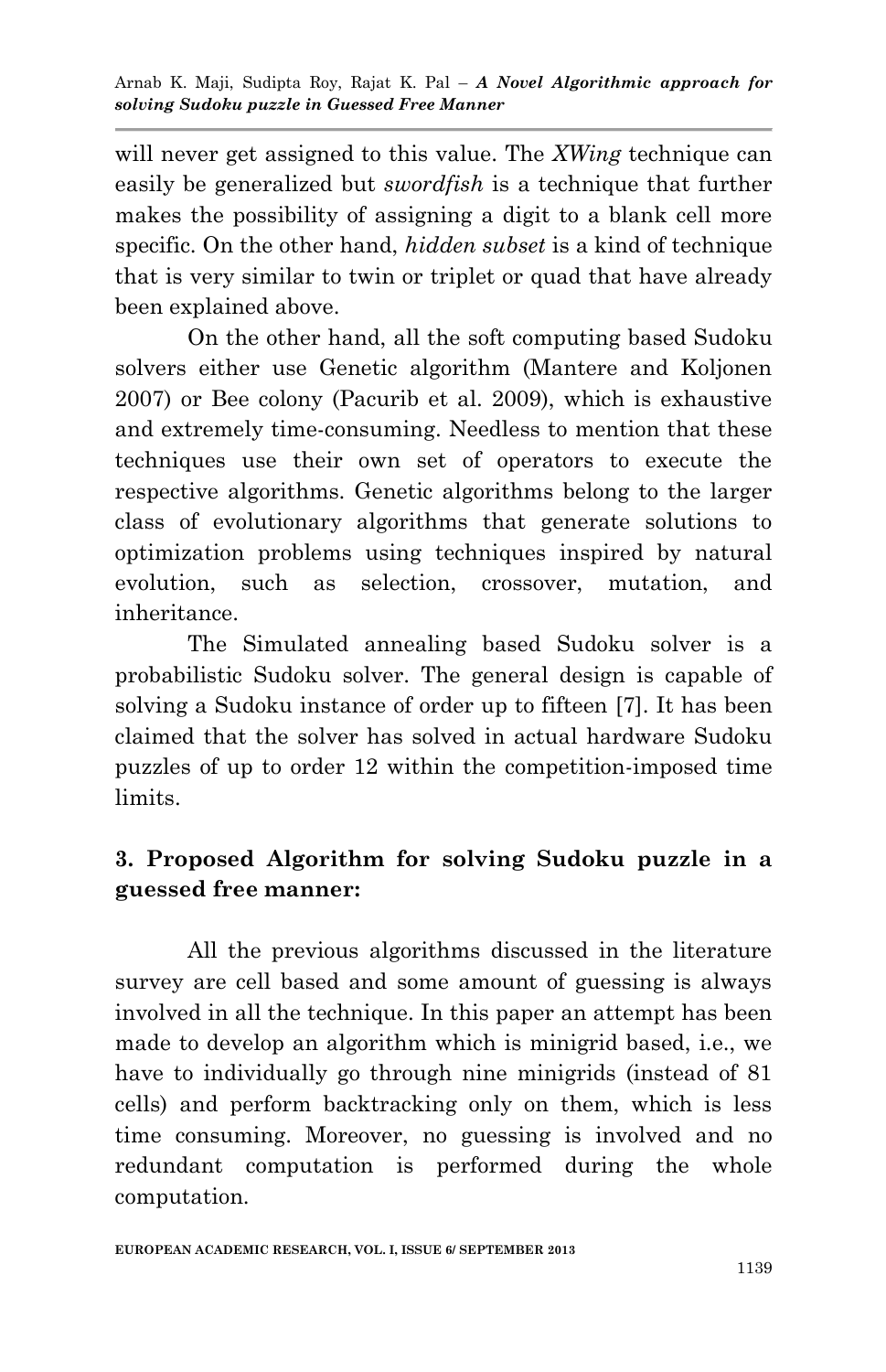Our proposed algorithm considers each of the minigrids that may be numbered as 1 through 9 as shown in Figure 9. Each minigrid may or may not have some clues as numbers that are given. We first consider a minigrid that contains a maximum number of clues, and if there are two or more such minigrids, we consider the one with the least minigrid number.

Needless to mention that each of the cells in a minigrid, either containing a clue or a blank cell, is somehow differentiated from each of the cells of another minigrid as the position of a cell in a Sudoku instance could be specified by its row number and column number, which is unique. So, a cell [*i*, *j*] of minigrid *k* may either contain a number *l* as a given clue or a blank location that is to be filled in by inserting a number *m*, where  $1 \leq i, j, k, l, m \leq 9$ .

|   |                       | 3 |
|---|-----------------------|---|
| 4 | 5                     | 6 |
|   | $\blacktriangleright$ | 9 |

**Figure 9: The structure of a 99 Sudoku puzzle (problem) with its nine minigrids of size 33 each as numbered 1 through 9. Minigrid number 1 consists of the cell locations [1, 1], [1, 2], [1, 3], [2, 1], [2, 2], [2, 3], [3, 1], [3, 2], and [3, 3], minigrid number 2 consists of the cell locations [1, 4], [1, 5], [1, 6], [2, 4], [2, 5], [2, 6], [3, 4], [3, 5], and [3, 6], and so on.**

Now to start with a minigrid as stated above, we find that the minigrid 3 contains a maximum number of clues, i.e., 4, among all the minigrids, and each of the minigrids 1 and 2 contains less number of clues than that of minigrid 3 (see Figure 1(a)). For example, for the Sudoku instance as shown in Figure 1(a), each of the minigrids 3, 5, and 7 contains four clues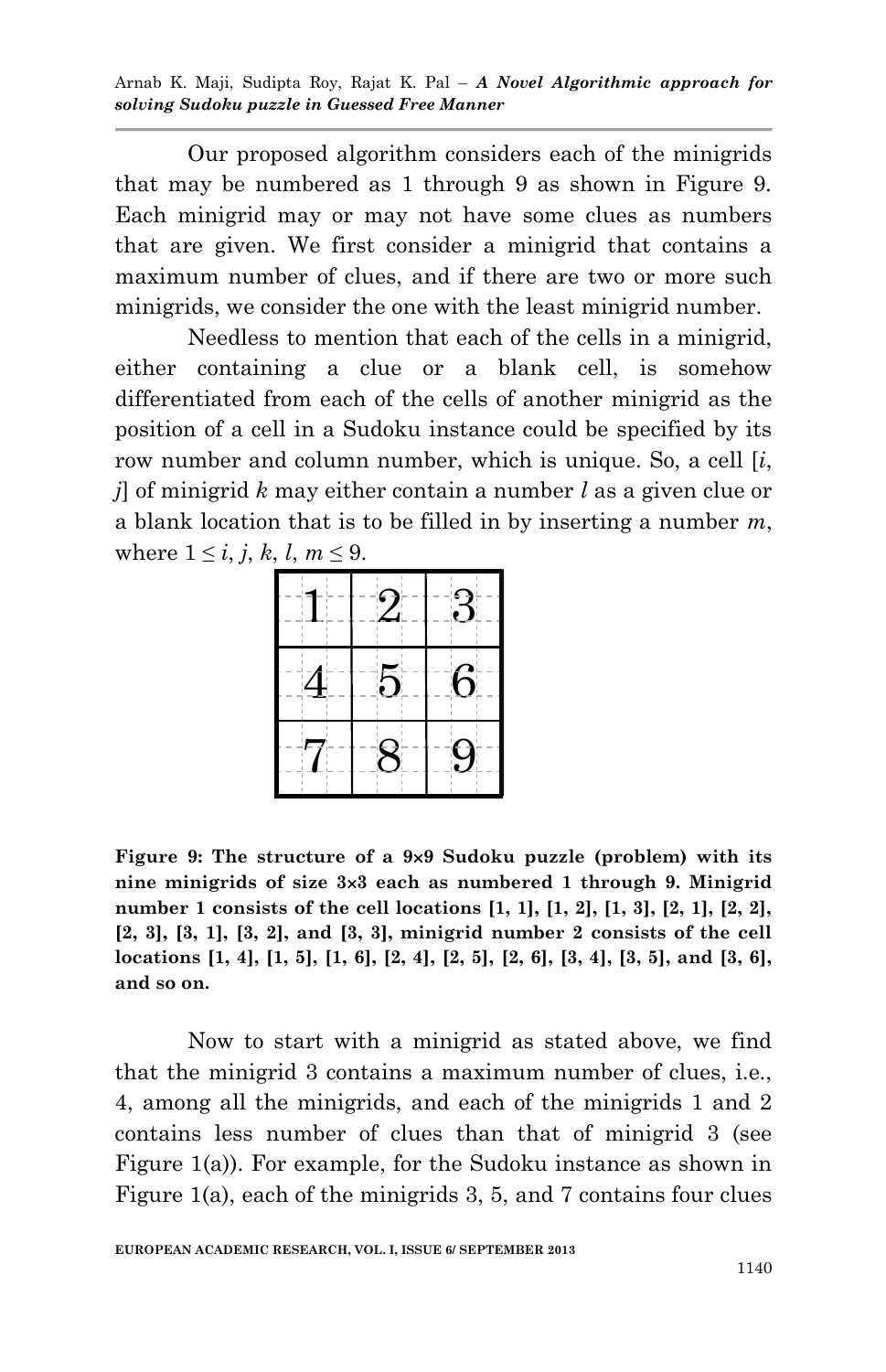each; hence, at the beginning, we consider minigrid 3 for computing all its valid permutations of the missing numbers for its blank locations (as 3 is the minimum minigrid number).

Besides, for a given Sudoku instance, we know all the clues given as well as the clue positions among the cells of a minigrid and subsequently the blank cells are also known to us. For example, the given clues in minigrid 3 of Figure 1(a) are 9 at location [1, 8], 8 at location [1, 9], 1 at location [2, 8], and 5 at location [3, 9]. Here we denote a cell location of a Sudoku instance by [row number, column number], where each of row number and column number varies from 1 to 9. Hence the blank locations are [1, 7], [2, 7], [2, 9], [3, 7], and [3, 8], and the missing digits are 2, 3, 4, 6, and 7.

In this algorithm, we compute all possible permutations of these missing digits in minigrid 3, where the first permutation may be 23467 (the minimum number) and the last permutation may be 76432 (the maximum number using the missing digits). Here as the number of blank locations is five, the total number of permutations is 5!, which is equal to 120. Now the algorithm considers each of these permutations one after another and identifies only the valid set of permutations based on the given clues available in rows and columns in other minigrids (that are minigrids 1, 2, 6, and 9). As for example, if we consider the first permutation 23467 and place the missing digits, respectively, in order in locations [1, 7], [2, 7], [2, 9], [3, 7], and [3, 8], which are arranged in ascending order, we find that this permutation is not a valid permutation. This is because the location [6, 7] already contains 2 as a clue of minigrid 6, and we cannot place 2 at [1, 7] as the permutation suggests. Also the location [3, 5] contains 7 as a clue of minigrid 2, and we cannot place 7 at [3, 8] as it is supposed to place.

Similarly, we may find that the last permutation 76432 is also not a valid permutation as location [4, 9] already contains 4 as a clue of minigrid 6, and we cannot place 4 at [2, 9] as the permutation suggests. But we may observe that 74362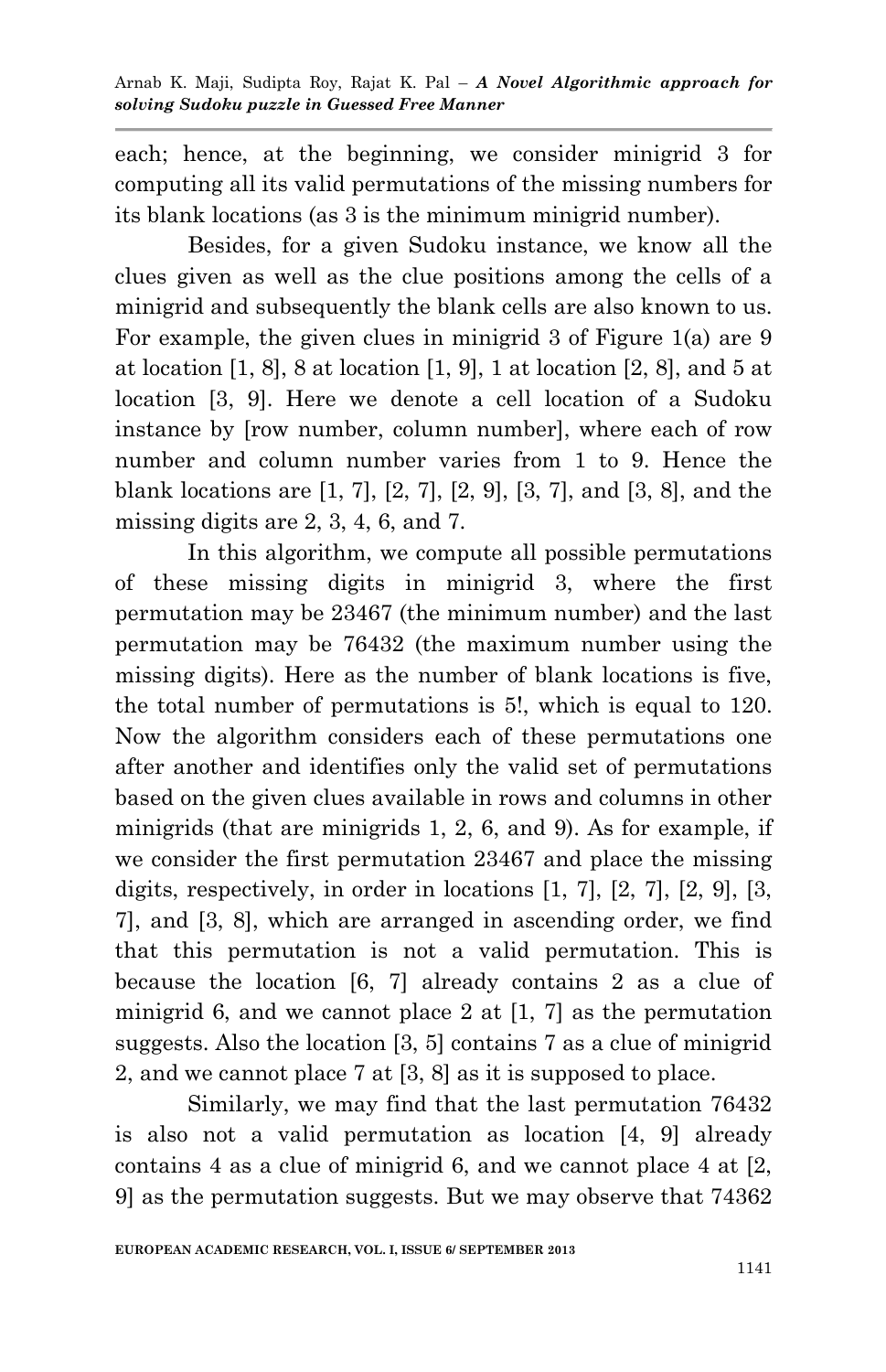is a valid permutation as we may safely place 7 at [1, 7], 4 at [2, 7], 3 at [2, 9], 6 at [3, 7], and 2 at [3, 8] based on the other clues in the corresponding rows and columns of other minigrids (that are minigrids 1, 2, 6, and 9).

This is how we may compute all valid permutations of minigrid 3, and proceed for a next minigrid that belongs to among the row and column minigrids of minigrid 3 which contains a maximum number of clues but the minigrid number is minimum. Among all the valid permutations (for their respective blank locations) of minigrid 3, at least one permutation must last at the end of computation of valid permutations of each of the remaining minigrids if the solution of the given Sudoku instance is unique. To find out the next minigrid to be considered, we go through the row and column minigrids of minigrid 3 in the Sudoku instance of Figure 1(a) (that are minigrids 1, 2, 6, and 9), and among these minigrids we find that the minigrid 1 contains a maximum number of clues, i.e., 3 (which is equally true for each of the minigrids 6 and 9), and its minigrid number is the minimum.

So, now we consider minigrid 1, and as done before for minigrid 3, we find the given clues and the missing digits therein along with their locations. Here we do exactly the same as we did earlier in computing all permutations of the missing digits in minigrid 3. At the time of identifying all valid permutations of minigrid 1, we consider one valid permutation (at their respective blank locations) of minigrid 3 in addition to all given clues of the instance under consideration. If we get at least one valid permutation for minigrid 1 (obeying an assumed valid permutation of minigrid 3), we consider it for some subsequent computation of permutations of another minigrid; otherwise, we consider a second valid permutation of minigrid 3, and based on that we compute another set of valid permutations for minigrid 1, and so on.

Now it is straightforward to declare that here the minigrid that is to be considered is one among the minigrids 2,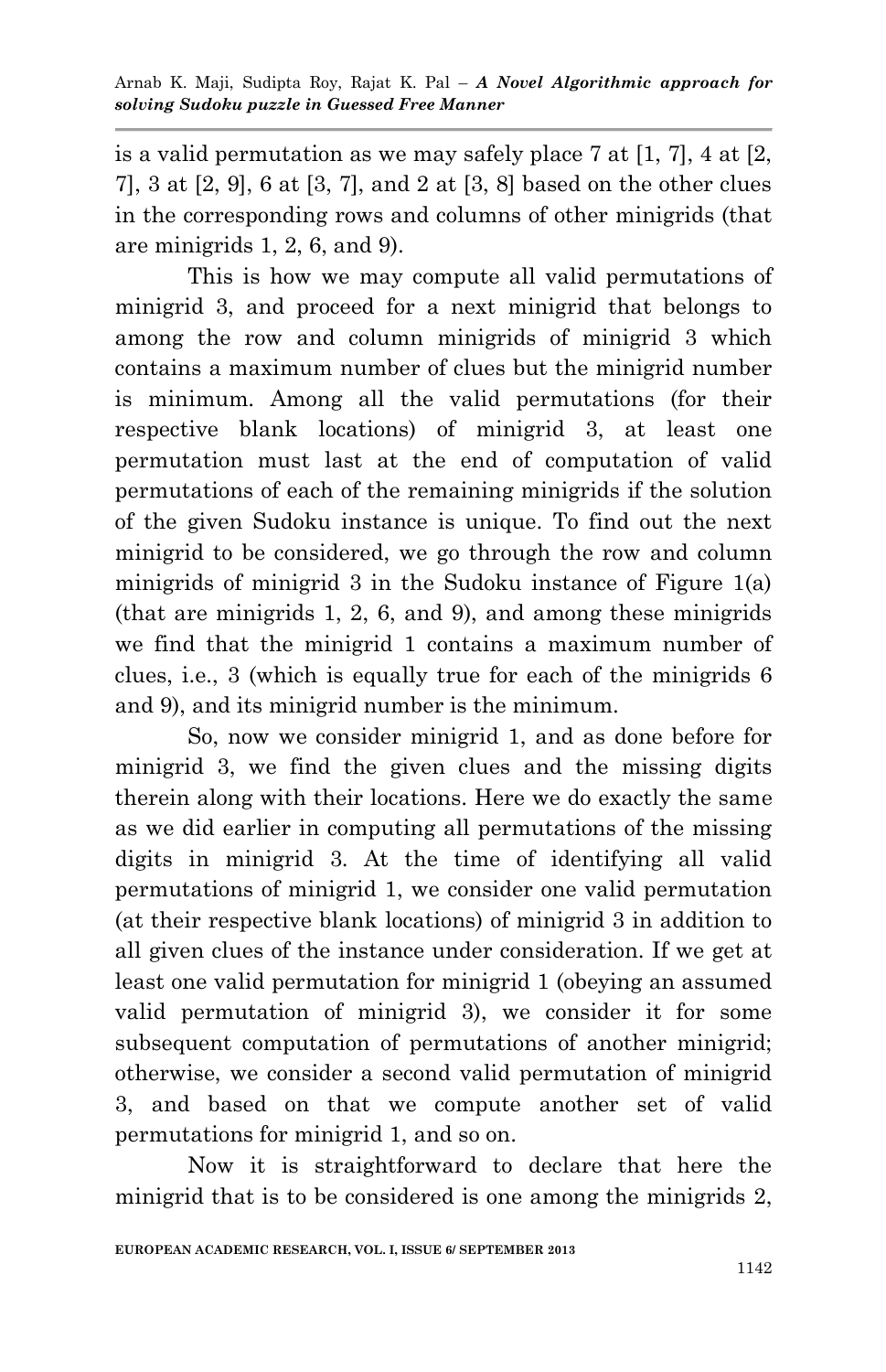4, 6, 7, and 9 as the row and column minigrids of minigrids 3 and 1 (for which we have already computed valid permutation(s) one after another); note that neither of minigrids 5 and 8 is a row or column minigrid of minigrids 3 and 1. Hence following the instance in Figure 1(a), we consider minigrid 7 for computing all its valid permutations allowing for one valid permutation of minigrid 3 and then one subsequent valid permutation of minigrid 1, in addition to all given clues of the instance under consideration, as each of the minigrids 2, 4, 6, and 9 contains less number of clues than that of minigrid 7. Here in computing all valid permutations of minigrid 7, we may not consider an assumed valid permutation of minigrid 3, as this minigrid is neither in a row nor in a column of minigrid 7, but we have to consider a valid permutation of minigrid 1 and all given clues in the Sudoku instance (primarily the clues given in minigrids 4, 8, and 9).

This process is continued till a valid permutation of a minigrid (or a set of valid permutations of a group of minigrids) is propagated to compute a valid permutation of a subsequent minigrid, and eventually a valid permutation of the last minigrid (i.e., the ninth minigrid; not necessarily minigrid number 9) is computed, which altogether generate a desired solution of the given Sudoku instance. It may so happen that up to *t* minigrids *t* valid permutations that we consider in a series match each other towards a valid combination of the given Sudoku instance but there is no valid permutation for the (*t*+1)th minigrid obeying the earlier assumed *t* valid permutations, where  $1 < t < 9$ . Then we consider a second valid permutation of the  $t<sup>th</sup>$  minigrid, and after that we try to compute a valid permutation for the  $(t+1)$ <sup>th</sup> minigrid, if one exists. If for none of the valid permutations of the *t*th minigrid a valid permutation for the  $(t+1)$ <sup>th</sup> minigrid is obtained, we consider a second valid permutation for the (*t−*1)th minigrid that leads to compute a new set of valid permutations for the *t th* minigrid, and so on.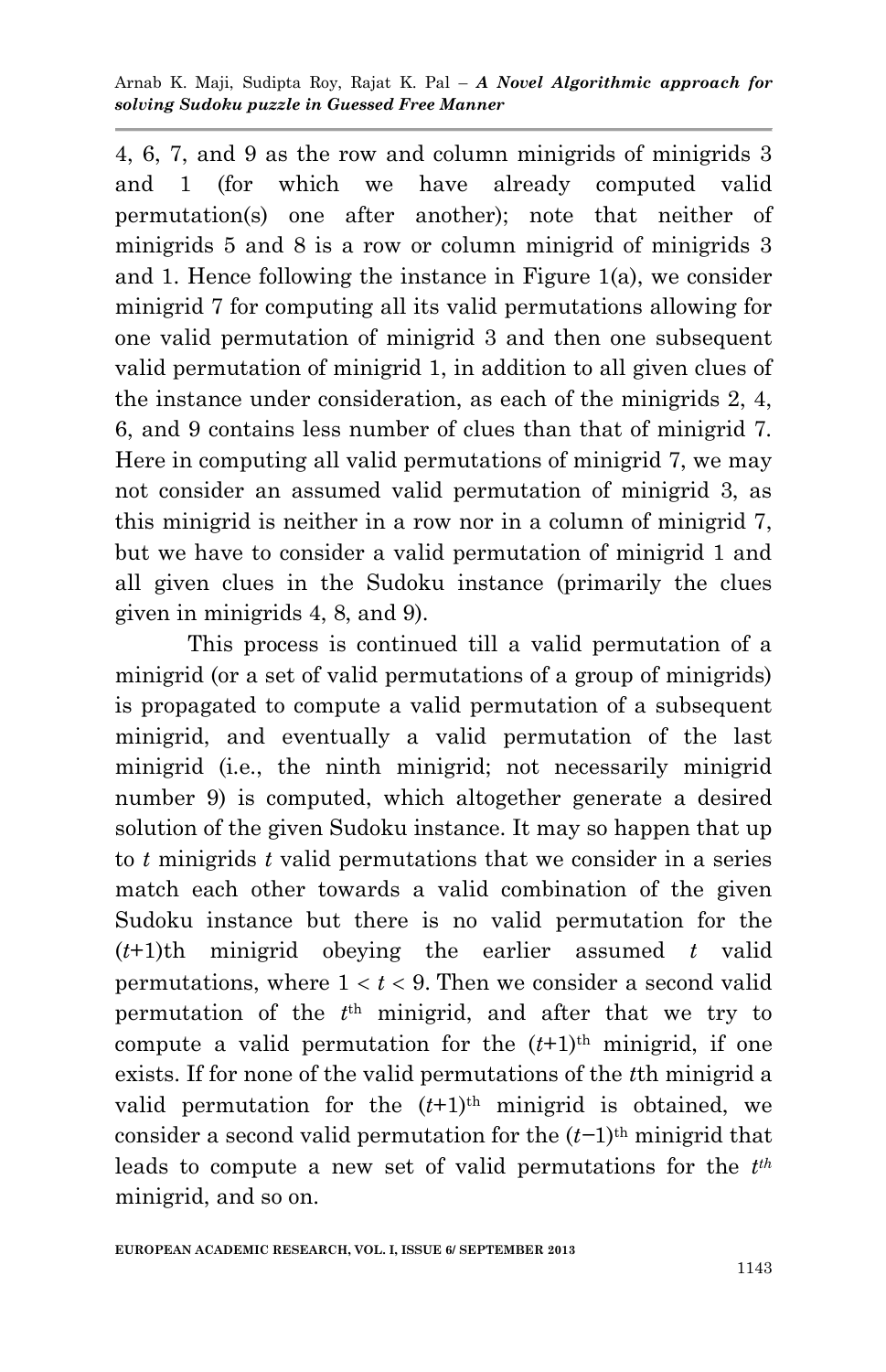We claim that we must acquire at least one valid permutation for each of the minigrids one after another, obeying at least one valid permutation computed for each of the minigrids considered earlier in the process of assuming the minigrids in succession; we claim this result in the form of the following theorem if at least one solution of the given Sudoku puzzle exists.

**Theorem 1:** There is at least one valid permutation for the missing digits for their respective blank locations in each of the minigrids such that the combination of all such (nine) valid permutations for all the (nine) minigrids produces a desired solution, if there exists a solution of a given Sudoku instance.

**Proof:** The proof of the theorem is straightforward following the steps of the inherent development of the algorithm as stated above, if a feasible solution of the given Sudoku instance is there. We may start with one valid permutation for some earlier assumed minigrid that may not be a valid partial solution in combination for the whole Sudoku instance; then we must reach to a point of computing a valid permutation of some subsequent minigrid when no such permutation is obtained for that minigrid. In that case we are supposed to return back to the former minigrid we had to consider a next valid permutation, if any, for the same (i.e., for the previous minigrid) and move to the current minigrid for computing its valid permutations accordingly. Hence it is clear that if one valid permutation for some earlier assumed minigrid is not a valid partial solution in combination for the whole Sudoku instance, then we must have to return back to that prior minigrid to consider a new valid permutation of the same to continue the process again in computing all valid permutations of its subsequent minigrid, and so on. In this way, a set of individual valid permutations is to be differentiated so that in combination of all of them a desired solution of the given Sudoku instance is computed, if one such solution exists.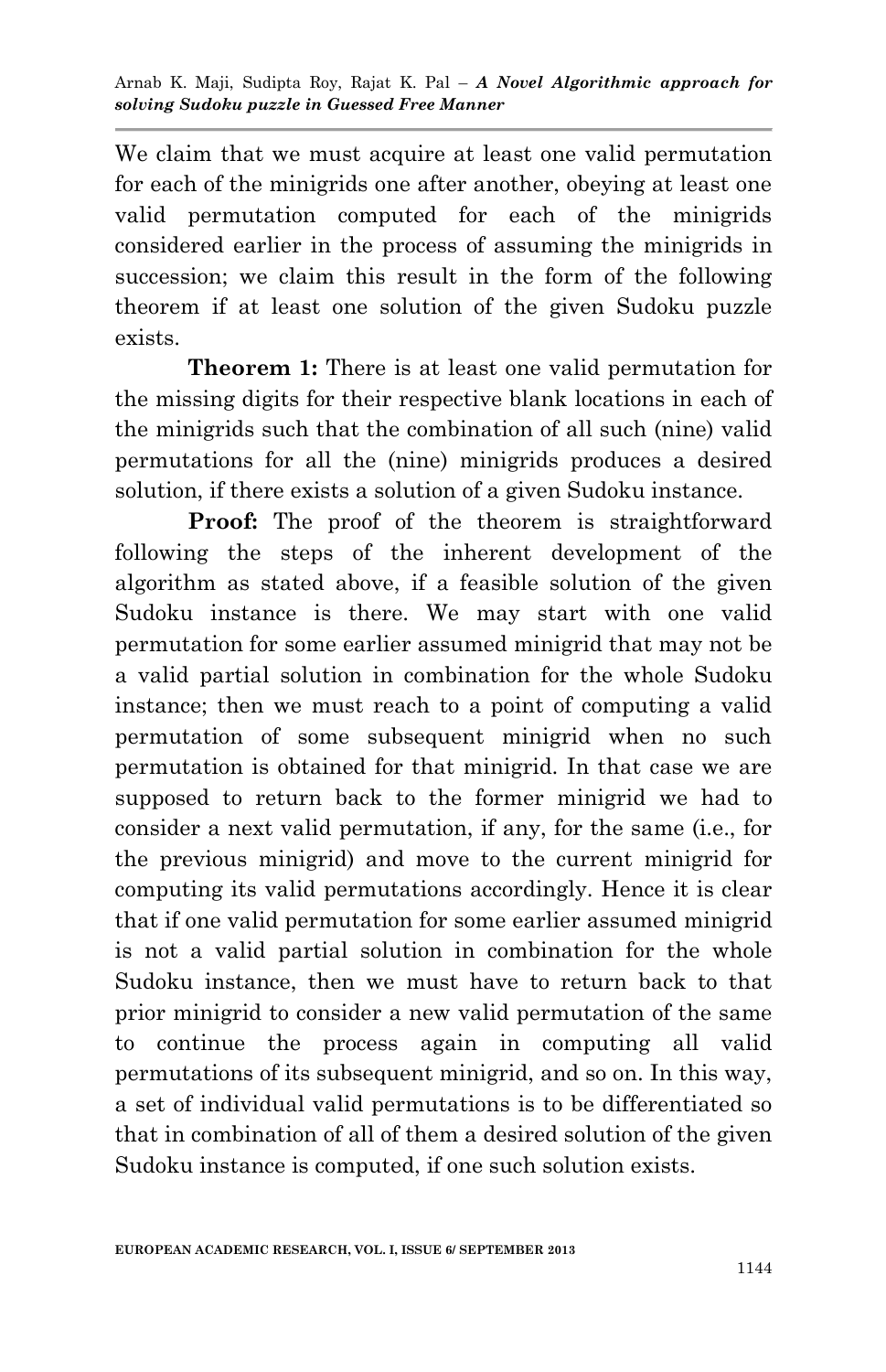To see the algorithm at a glance, let us write it in the form as follows:

**Algorithm:** A Guessed Free Sudoku Solver – Version 1 **Input:** A Sudoku instance, P of size 9×9.

**Output:** A solution, S of the given Sudoku instance, P.

**Step 1:** Compute the number of clues, digit(s) given as clue, and the missing digits in each of the minigrids of P.

**Step 2:** Compute S<sub>M</sub>, a sequence of minigrids that contains all the minigrids in succession, wherein  $M \in S_M$  is the minigrid (and the first member in  $S_M$ ) with a maximum number of clues and whose minigrid number is minimum. In  $S_M$ , a member N is a minigrid which is either in the row or in the column of any of its earlier members in S<sub>M</sub> including M that contains a maximum number of clues and whose minigrid number is minimum, where  $1 < N < 9$ .

**Step 3:** Compute all valid permutations for the missing digits in M, and store them.

**Step 4:** For all the remaining minigrids in succession in  $S_M$  do the following:

**Step 4.1:** Consider a next minigrid,  $N \in S_M$ , and compute all its valid permutations for the missing digits in N assuming a valid permutation for each of the earlier minigrids up to M, and store them.

**Step 4.2:** If one valid permutation for N is obtained, then consider a next minigrid of N in  $S_M$ , if any, and compute all its valid permutations for the missing digits in this minigrid assuming a valid permutation for each of the earlier minigrids up to M, and store them.

Else consider a next valid permutation, if any, of the immediately previous minigrid of N, and compute all its valid permutations for the missing digits in N assuming a valid permutation for each of the earlier minigrids up to M, and store them.

**Step 5:** If all the valid permutations of the immediate successor minigrid of M are exhausted to obtain a valid combination for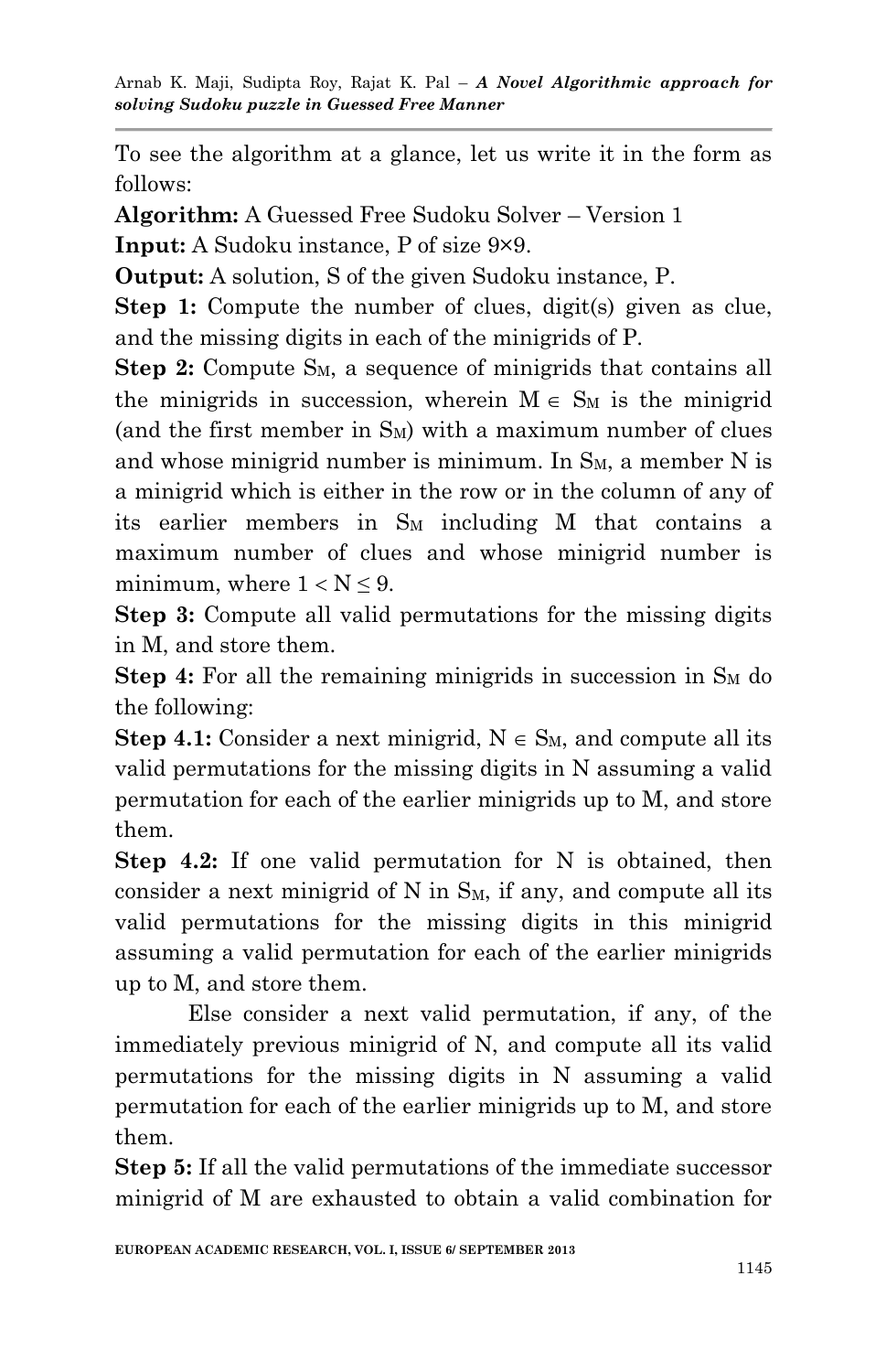all the nine minigrids in  $S_M$ , then consider a next valid permutation of M and go to Step 4. The process is continued until a valid combination for all the nine minigrids in  $S_M$  is obtained as a desired solution S for P; otherwise, the algorithm declares that there is no valid solution for the given instance P. Now it is straightforward to compute  $S_M$  for a given Sudoku instance P. As for example, consider the Sudoku instance given in Figure 1(a). According to this instance the sequence  $S_M$  of minigrids is  $(3, 1, 7, 6, 5, 9, 4, 8, 2)$  as it has been described and performed in Step 2 of the first version of the algorithm above.

Computation of all valid permutations for the missing digits in a minigrid is an important task of the present algorithm. At the time of computing only all valid permutations for the missing digits, we follow a tree data structure, where the degree of the root of the tree is same as the number of missing digits, and level-wise it reduces to one to obtain the leaf vertices, where each leaf at the lowest level is a valid permutation of all the missing digits based on the clues given in P (and the assumed valid permutation(s) in other minigrid(s) in subsequent iterations).

As for example, the number of clues given in minigrid 3 of Figure 1(a) is 4, and the missing digits are 2, 3, 4, 6, and 7. The proposed algorithm likes to place each of the permutations of these missing digits in the blank locations [1, 7], [2, 7], [2, 9], [3, 7], and [3, 8]. Here the tree structure we like to compute is shown in Figure 10, whose root does not contain any permutation of the missing five digits, and it is represented by "xxxxx". This root is having five children where the first child leads to generate all valid permutations staring with 2, the second child leads to generate all valid permutations staring with 3, and so on.

Now note that none of the permutations starting with 2 is a valid permutation as column 7 of minigrid 6 contains 2 as given clue (at location [6, 7]). So, we do not expand this vertex (i.e., vertex with permutation  $2 \times x \times y$ ) further in order to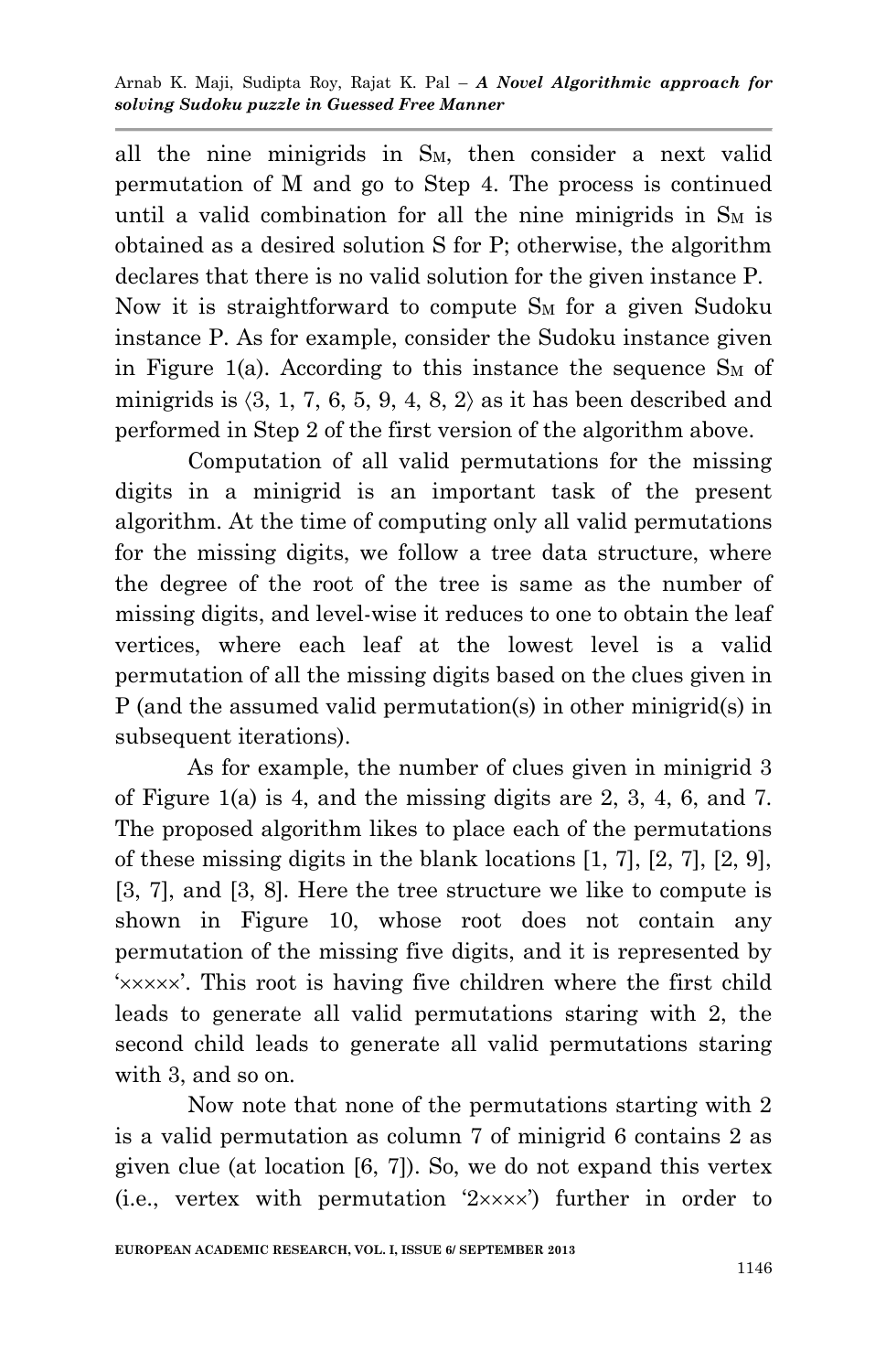compute only the set of desired valid permutations. Similarly, we do not expand the child vertex with permutation  $6 \times x \times x$ , as location [1, 3] contains 6 as given clue. Up to this point in time, as either 3, or 4, or 7 could be placed at [1, 7], we expand each of the child vertices starting with permutations 3, and 4, and 7, as shown in Figure 10.

Similarly, we expand the tree structure inserting a new missing number at its respective location (for a blank cell) leading from a valid permutation (as vertex) in the previous level of the tree. Correspondingly, we verify whether the missing digit could be placed at the respective location for a blank cell of the given Sudoku instance P. If the answer is 'yes', we further expand the vertex; otherwise, we stop expanding the vertex in some earlier level of the tree structure prior to the last level of leaf vertices only. As for example, the vertex with permutation  $742 \times \times 7$  is not expandable, because we cannot place 2 at [2, 9] as [2, 1] contains a 2 as given clue. So, this is how either a valid permutation is generated from the root of the tree structure reaching to a bottommost leaf vertex, or the process of expansion is terminated in some earlier level of the tree that must generate other than valid (unwanted) permutations at this point in time.

Interestingly, Figure 10 shows the reality that the number of possible permutations of five missing digits is 120, and out of them only seven are valid for minigrid 3 of the Sudoku instance shown in Figure 1(a). Note that the given clues in P are nothing but constraints and we are supposed to obey each of them. So, usually, if there are more clues, P is more constrained and hence the number of valid permutations is even much less, and the solution, if it exists, is unique in most of the cases. On the contrary, if there are fewer clues in P, more valid permutations for some minigrid of P could be generated, computation of a solution for P might take more time, and P may have two or more valid solutions. In any case, if there is a unique solution of the assumed Sudoku instance (in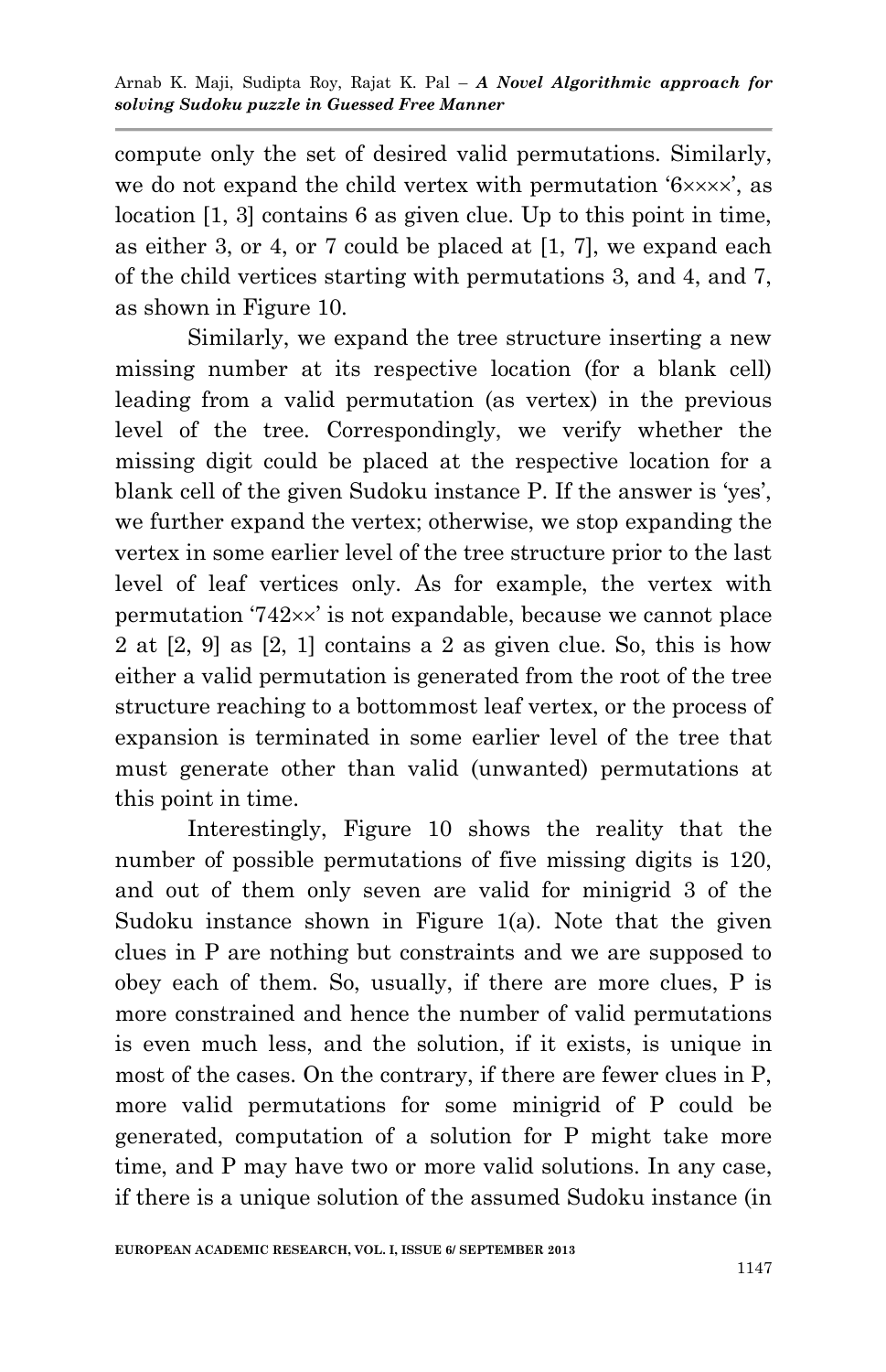Figure  $1(a)$ , out of these seven valid permutations only one will finally be accepted following the subsequent steps of the algorithm.

Now the algorithm considers one valid permutation (out of the seven permutations) of minigrid 3 and all given clues in P, and generates all valid permutations for minigrid 1. If at least one valid permutation for minigrid 1 is obtained, we proceed for generating all valid permutations for minigrid 7 obeying all given clues in P and the assumed valid permutations of minigrids 3 and 1; otherwise, a second valid permutation of minigrid 3 is considered, for which in a similar way, we generate all valid permutations for minigrid 1, and so on.

This is how the algorithm proceeds and generates all valid permutations of a minigrid under consideration obeying the given clues in P and a set of assumed valid permutations, one for each of the minigrids considered earlier in succession, up to this point in time.



**Figure 10: The permutation tree for generating only valid permutations of the missing digits in minigrid 3 of the Sudoku instance shown in Figure 1(a).**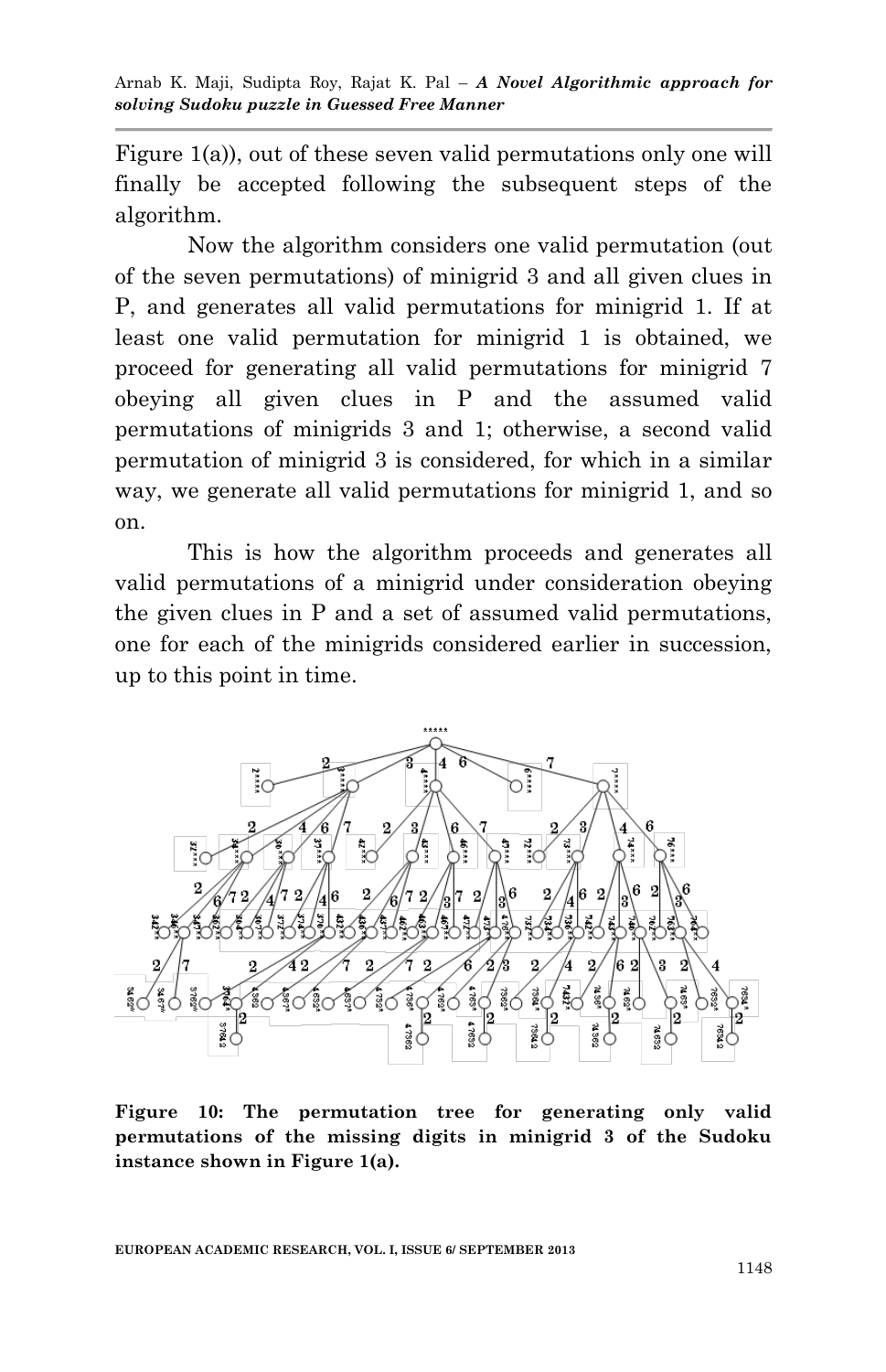Note that at the time of computing a set of valid permutations for a minigrid, we have to consider clues and (earlier computed) valid permutations in only four of the remaining eight minigrids that are adjacent to the minigrid (currently) under consideration. As for example, while computing valid permutations for minigrid 7, we have to consider one valid permutation of minigrid 1 and the clues given in minigrids 1, 4, 8, and 9 only; here the assumed valid permutation of minigrid 3 has no use while computing valid permutations for minigrid 7. In the same way, while computing valid permutations for minigrid 6, only we have to consider the assumed valid permutation of minigrid 3 (up to this point in time) and the clues given in minigrids 3, 4, 5, and 9 only; here the assumed valid permutations of minigrids 1 and 7 have no use while computing valid permutations for minigrid 6, and so on.

Now we discuss about the size of the tree structure under consideration. If *p* be the number of blank cells in a minigrid and the Sudoku instance is of size  $n \times n$ , then the computational time as well as the computational space complexities of the guessed free Sudoku solver developed herein is  $(p!-x)^n = O(p^n)$ , where *x* is the number of other than valid permutations based on the clues given in the Sudoku instance P. Our observation is that for a given Sudoku instance P, *x* is very close to  $p!$ , and hence  $p!-\mathbf{x}$  is a reasonably small number and in our case the value of *n* is equal to 9. Hence, the experimentations made by this algorithm take negligible amount of clock time, of the order of milliseconds. We conclude that the algorithm developed in this paper guarantees a valid solution of a given Sudoku puzzle, if one exists, and theoretically it takes time and space exponential in size; these has been stated in the following theorem and proved thereafter.

**Theorem 2:** The guessed free Sudoku solver developed in this paper guarantees a valid solution of a Sudoku instance,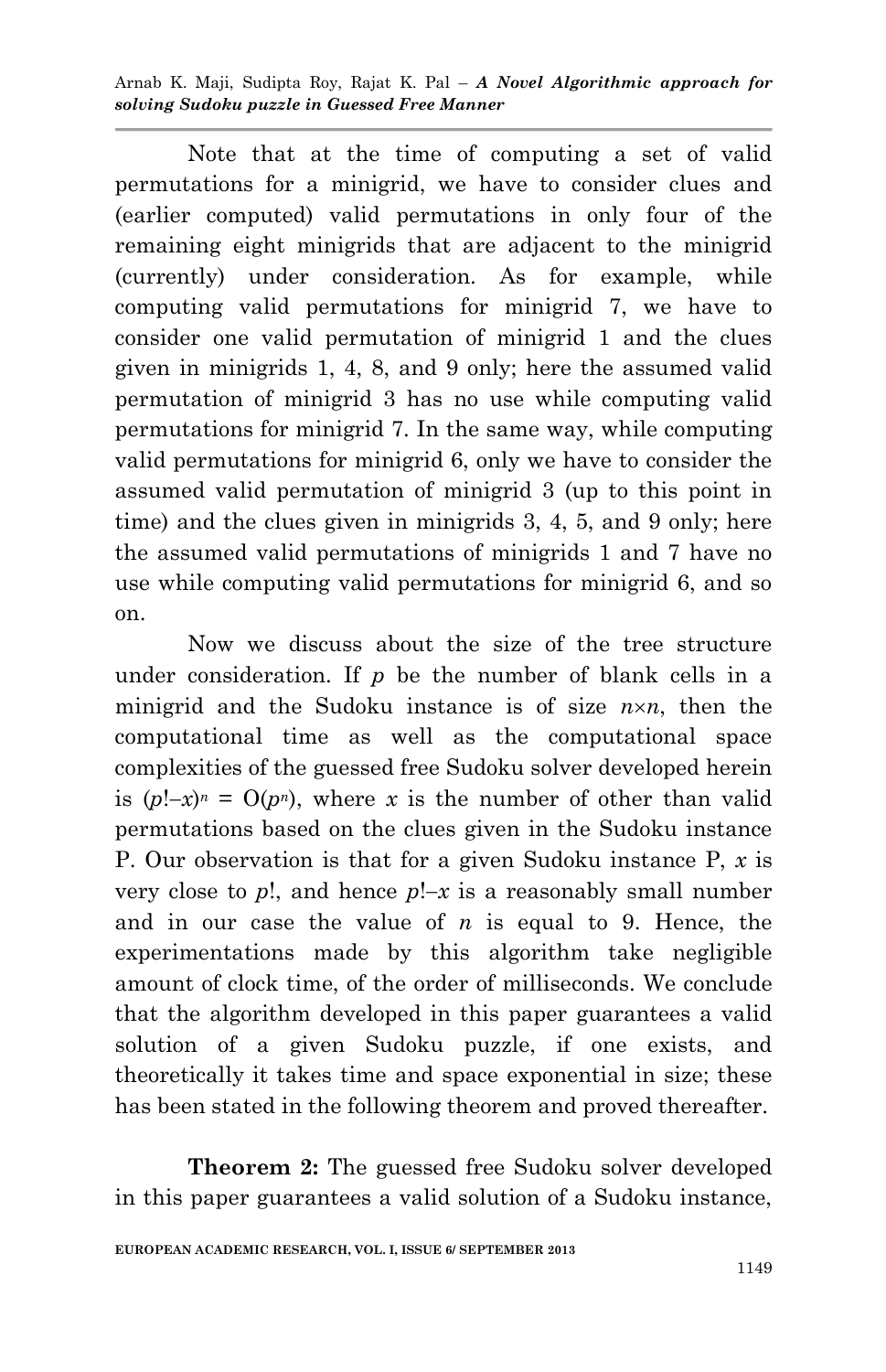if one exists, and it takes time and space complexities  $O(p^n)$ , where *p* is the number of blank cells in a minigrid of a Sudoku instance of size  $n \times n$ .

**Proof:** The guessed free Sudoku solver developed in this paper considers the minigrids of a given Sudoku instance P in a particular sequence in a deterministic way. Hence, if there be a solution S for P, then each minigrid must have its own valid permutation for its missing digits and in combination of all of them an overall valid solution S for P is obtained, if S is unique. Incidentally, the guessed free Sudoku solver generates a set of only valid permutations for a minigrid, and the required valid permutation for the minigrid in S must be a member of this set. If the algorithm starts from a valid permutation for a minigrid, or considers a valid permutation for some subsequent minigrid, which may not be a valid permutation towards computing S, then the algorithm must reach to a point when no valid permutation for a later minigrid will be generated, and we have to revert back to the previous minigrid to consider its next valid permutation.

In this process of computation, if S is unique for P, the algorithm must consider the valid permutation of the initial minigrid, which will be the final valid permutation for the minigrid in S, then generation of permutations of the subsequent minigrids and their consideration will eventually lead to the desired solution S for P. This process might have several backtrackings, but as the number of valid permutations for a minigrid is negligibly less and the number of minigrids is confined to nine only, S is guaranteed to be computed in a reasonable amount of time, if it exists.

Now it is straightforward to prove that the algorithm takes both computational time and space  $O(p^n)$ , as generation of all valid permutations of a minigrid is the dominating computations involved in this algorithm, where *p* is the number of blank cells in a minigrid of P of size  $n \times n$ . Here  $p^n$  is the size of the tree structure we compute while generating all valid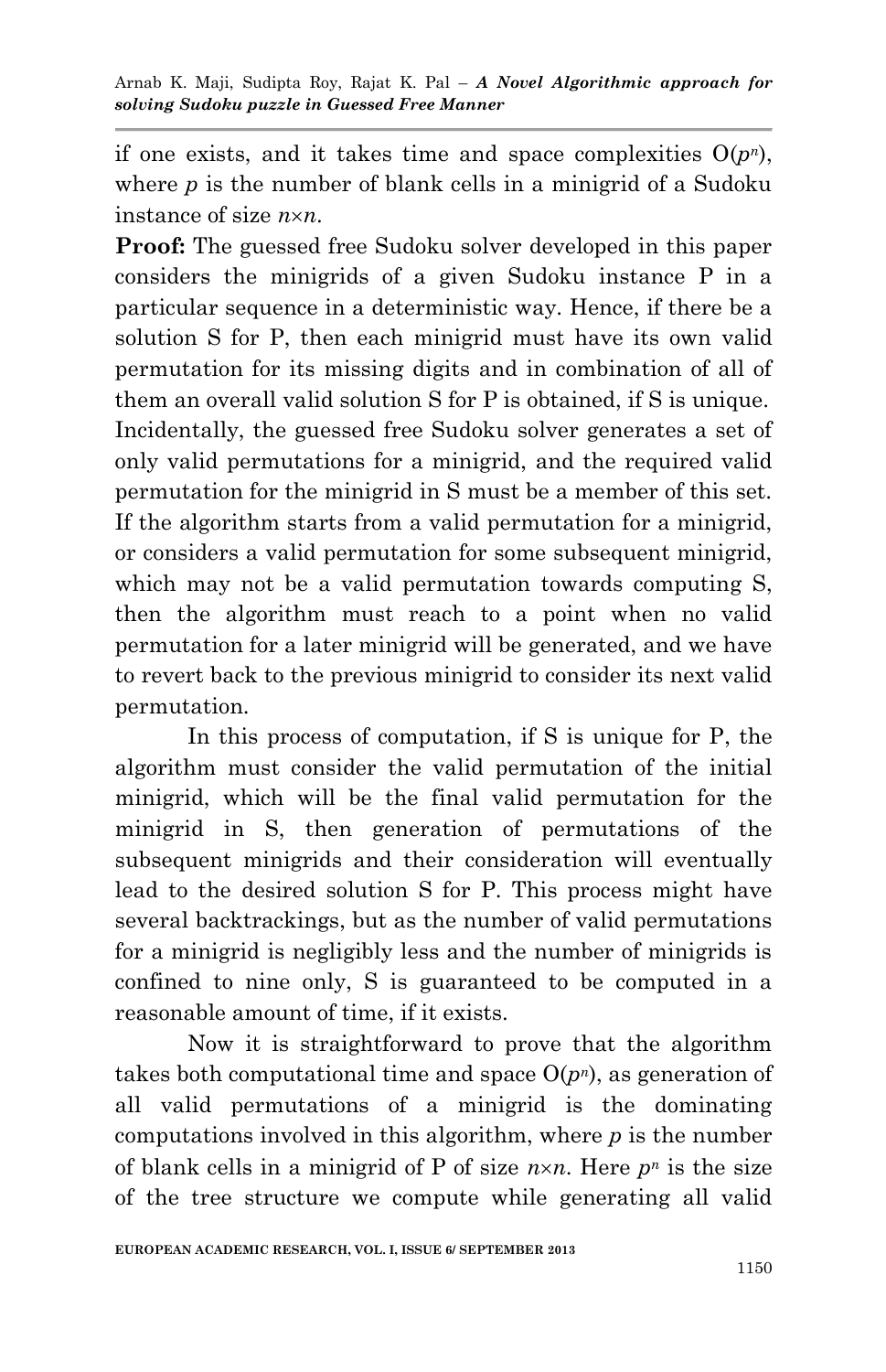permutations of the missing digits in a minigrid. In practice, the size of the tree structure is significantly less than the asymptotic upper bound mentioned herein.

# **4. Conclusion**

In this paper we have proposed an exclusive minigrid based Sudoku solver algorithm, which is completely guessed free. The solver considers each of the minigrids (instead of blank cells in isolation) of size 3×3 each that has been developed for the first time in designing such an algorithm for a given Sudoku puzzle of size 9×9. In our algorithm a preprocessing is there for computing only all valid permutations for each of the minigrids based on the clues in a given Sudoku puzzle.

It has been observed in most practical situations that the number of valid permutations is appreciably less than the total number of possible permutations for each of the minigrids, and even if there are less clues in some minigrid of an instance, clues present in four adjacent row and column minigrids severely help in reducing the ultimate number of valid permutations for that minigrid too. Anyway, this approach of minigrid-wise computation of valid permutations and checking their compatibility among row minigrids and column minigrids is absolutely new and done for the first time in this domain of work.

As we consider minigrids for finding only the valid solutions of a given Sudoku puzzle instead of considering the individual (blank) cells, therefore, the computations involved in the algorithm is significantly reduced. In the case of a 9×9 Sudoku puzzle, there are 81 such cells with some clues (which is less) and the remaining blank cells (which is more), whereas there are only nine such minigrids each of which consists of 3×3 cells. Here the observation to a Sudoku puzzle is not by searching of missing numbers cell-by-cell (as if searching for an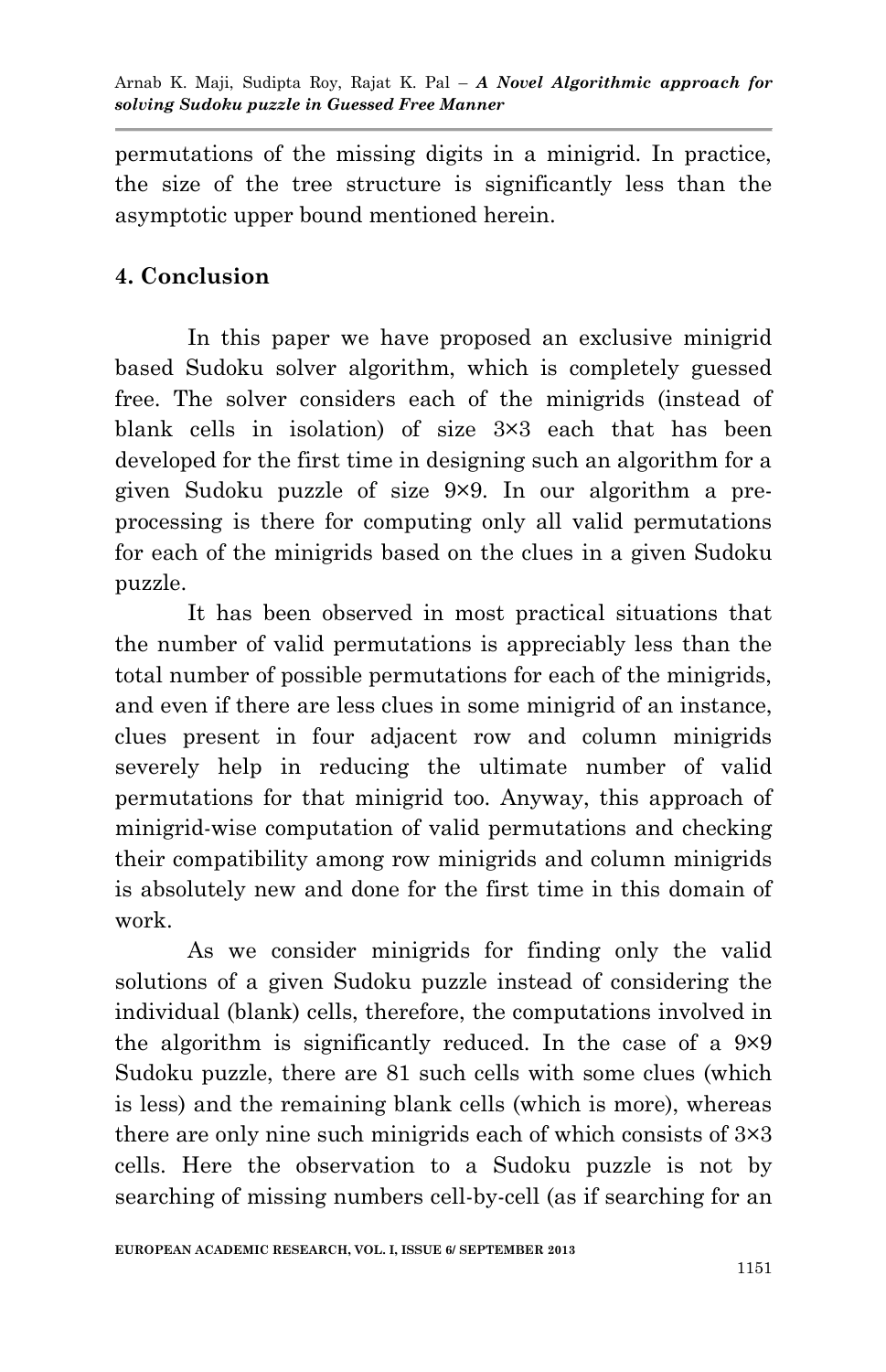address by moving through streets); rather, it is one step above the ground of the puzzle by considering groups of cells or minigrids (and searching the same from a bird"s eye view).

The brilliancy of the algorithm developed in this paper is that the same logic can also be straightway applied for larger Sudoku instances such as 16×16, 25×25, or of any other rectangular sizes (with their respective objective functions).

The level of difficulty is another important issue that almost all the earlier Sudoku solvers consider while developing an algorithm. There are no hard and fast rules that state the difficulty level of a Sudoku puzzle. A sparsely filled Sudoku puzzle may be extremely easy to solve, whereas a densely filled Sudoku puzzle may actually be more difficult to crack. From a programming viewpoint, we can determine the difficulty level of a Sudoku puzzle by analyzing how much effort must be expended to solve the puzzle, and the different levels of difficulty are easy, medium, difficult, extremely difficult, etc. Incidentally, the Sudoku solver developed in this paper does not depict any level of difficulty; rather, all the Sudoku instances are having the same level of difficulty. In some cases, more valid permutations may be generated for some minigrid, but in general, the number of valid permutations is much less, and the minigrids with smaller number of valid permutations in fact guide to compute eventually all the desired solutions for a given Sudoku instance.

## **BIBLIOGRAPHY:**

Chang, C.-C., P.-Y. Lin, Z. H. Wang, and M. C. Li. 2010. "A Sudoku based Secret Image Sharing Scheme with Reversibility." *Journal of Communications* 5(1): 5-12.

Erlich, Y., K. Chang, A. Gordon, R. Ronen, O. Navon, M. Rooks, and G. J. Hannon. 2009. "DNA Sudoku: Harnessing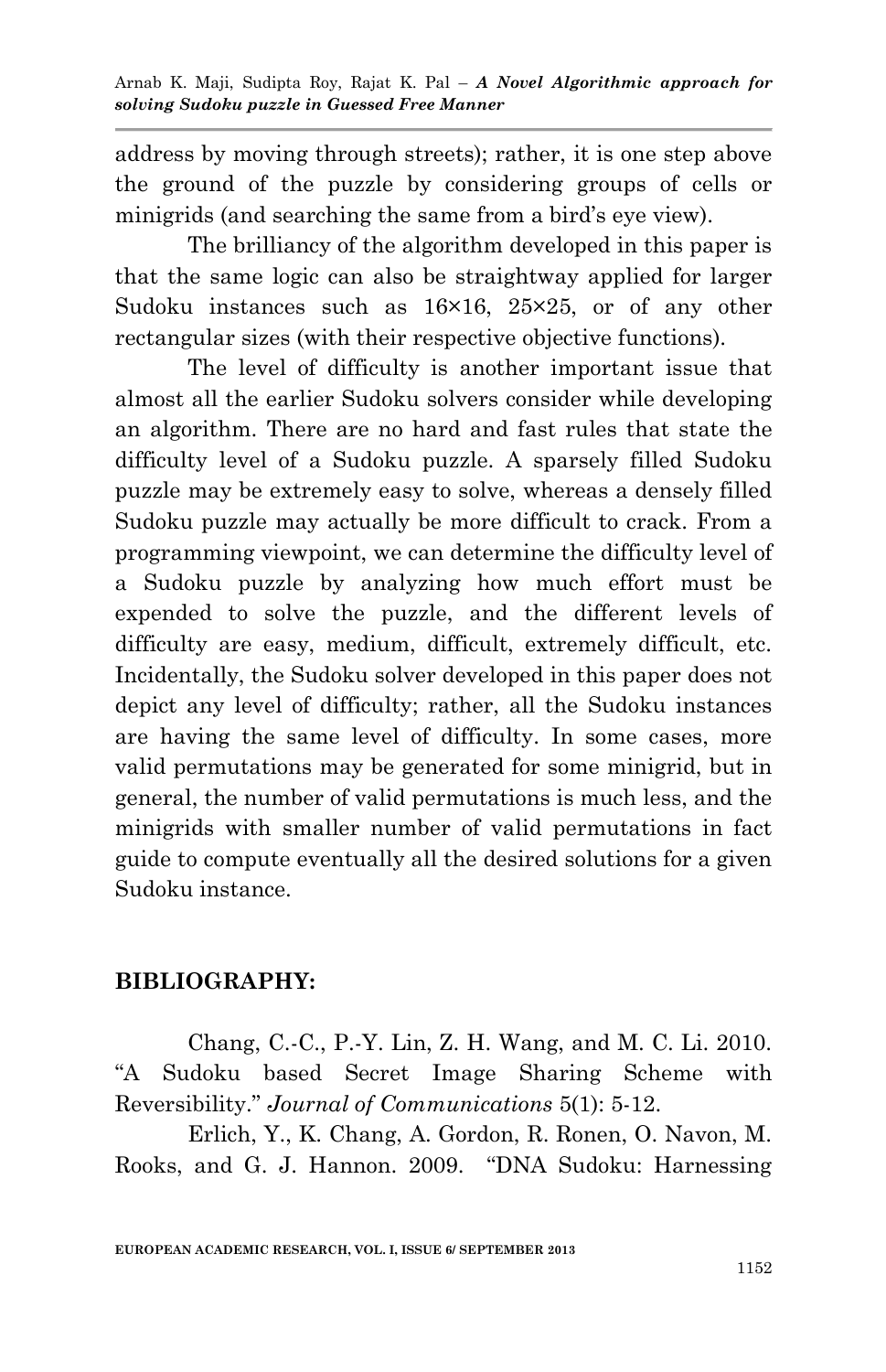High-throughput Sequencing for Multiplexed Specimen Analysis." *Genome Research Journal* 19(7): 1243-1253.

Hong, W., T.-S. Chen, and C.-W. Shiu. 2008. "Steganography using Sudoku Revisited." Proc. 2nd International Symp. Intelligent Information Technology Application: 935-939. Accessed June 2013, Available at http://ieeexplore.ieee.org/xpl/login.jsp?tp=&arnumber=4739900 &url=http%3A%2F%2Fieeexplore.ieee.org%2Fxpls%2Fabs\_all.j sp%3Farnumber%3D4739900.

Jussien, N. 2007. *A-Z of Sudoku*. USA: ISTE Ltd.

Lee, W.-M. 2006. *Programming Sudoku.* USA: Apress.

Mantere, T. and J. Koljonen. 2007. "Solving, Rating and Generating Sudoku Puzzles with GA." *IEEE Congress on Evolutionary Computation*: 1382-1389.

Naini, P. M., S. M. Fakhraie, and A. N. Avanaki. 2010. "Sudoku Bit Arrangement for Combined Demosaicking and Watermarking in Digital Camera." Proc. 2nd International Conf. Advances in Databases, Knowledge and Data Applications: 41-44. Accessed June 2013, Available at http://ieeexplore.ieee.org/xpl/articleDetails.jsp?reload=true&arn umber=5477147&contentType=Conference+Publications.

Pacurib, J. A., G. M. M. Seno, and J. P. T. Yusiong. 2009. "Solving Sudoku Puzzles using Improved Artificial Bee Colony Algorithm." In: Proc. 4th Int. Conf. Innovative Computing, Information and Control: 885-888. Accessed July 2013, Available at a structure of the structure of  $\mathbf{a}$ 

http://ieeexplore.ieee.org/xpl/login.jsp?tp=&arnumber=5412260 &url=http%3A%2F%2Fieeexplore.ieee.org%2Fiel5%2F5410746 %2F5412194%2F05412260.pdf%3Farnumber%3D5412260.

Thaens, R. 2008. "Track Maintenance through Cooperating Agents." Proc. 11th International Conference on Information Fusion: 1-8. Accessed July 2013, Available at http://ieeexplore.ieee.org/xpl/login.jsp?tp=&arnumber=4632285 &url=http%3A%2F%2Fieeexplore.ieee.org

%2Fxpls%2Fabs\_all.jsp%3Farnumber%3D4632285.